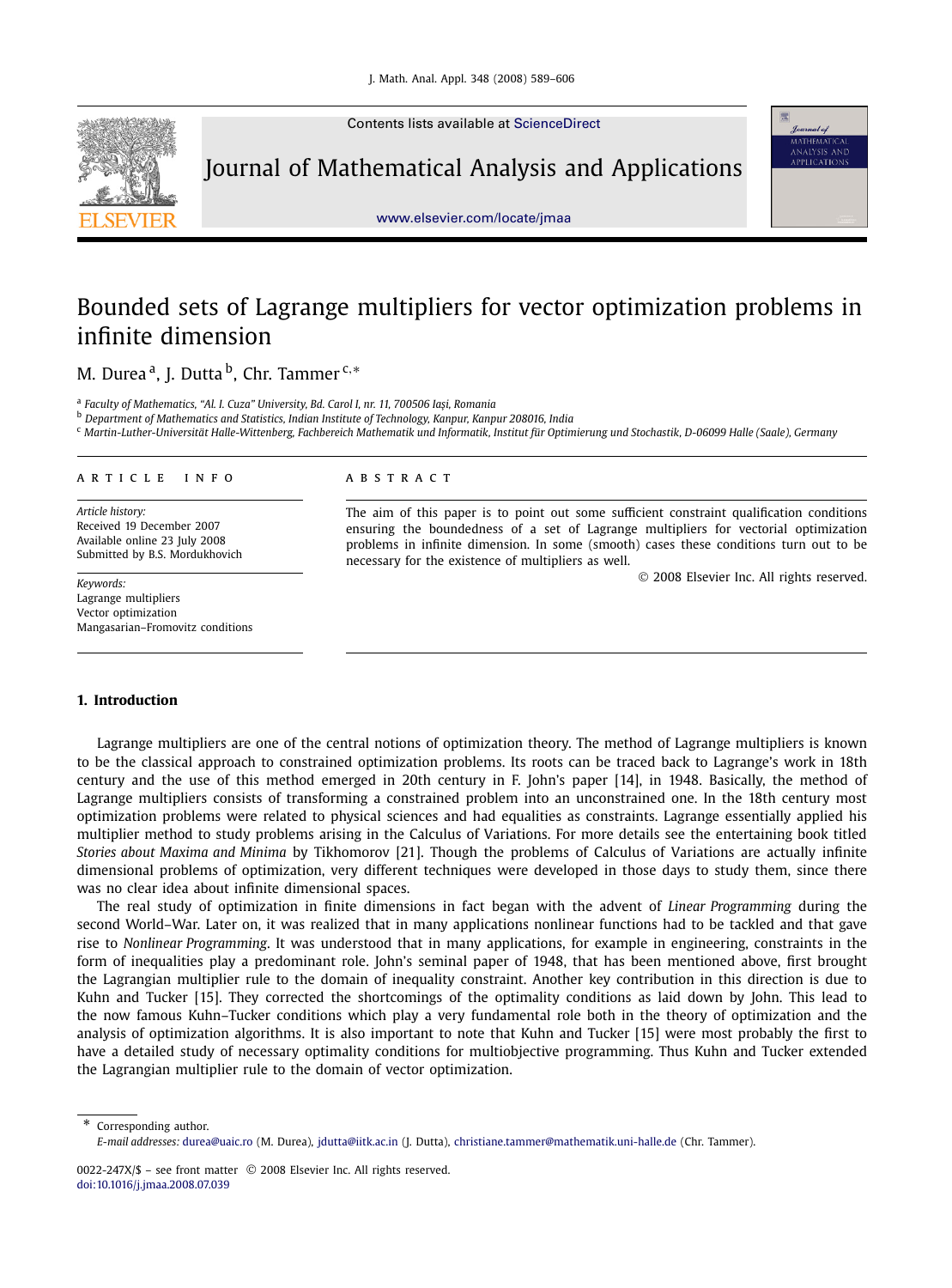The main draw back of the necessary optimality conditions laid down by John was that a multiplier gets associated with the gradient of the objective function and this multiplier can also become zero, thus making the objective function play no role in the optimization process. However, in order to put the necessary optimality conditions for problems with inequality constraints in the form of Lagrange multiplier rule one needs a positive multiplier associated with the gradient of the objective function. Kuhn and Tucker [15] realized that in order to achieve this one needs to impose certain conditions on the constraints. These constraints, known as constraint qualifications, play a vital role in optimization. One of such constraint qualification, due to Mangasarian and Fromovitz [16], was introduced in 1969 and it still plays a very central role in optimization theory. In order to motivate our study, it will be useful to briefly state the Mangasarian–Fromovitz constraint qualification (MFCQ).

Consider the following mathematical programming problem in finite dimensions,

min  $f(x)$ ,

subject to

 $g_i(x) \leq 0, \quad i = 1, \ldots, m,$  $h_i(x) = 0, \quad i = 1, \ldots, k,$ 

where  $f: \mathbb{R}^n \to \mathbb{R}$ ,  $g_i: \mathbb{R}^n \to \mathbb{R}$  for all  $i = 1, ..., m$  and  $h_j: \mathbb{R}^n \to \mathbb{R}$  for all  $j = 1, ..., k$ . Assume that all the functions are continuously Fréchet differentiable. Let  $\bar{x}$  be a feasible point of the above problem. Then the Mangasarian–Fromovitz constraint qualification holds at  $\bar{x}$  if the set

$$
\{\nabla h_1(\bar{x}),\ldots,\nabla h_k(\bar{x})\}
$$

is a linearly independent set and there exists  $d \in \mathbb{R}^n$  such that

$$
\langle \nabla h_j(\bar{x}), d \rangle = 0, \quad \forall j = 1, ..., k,
$$
  

$$
\langle \nabla g_i(\bar{x}), d \rangle < 0, \quad \forall i \in I(\bar{x}),
$$

where  $I(\bar{x}) = \{i \in \{1, ..., m\} | g_i(\bar{x}) = 0\}$  denotes the set of active indices at the point  $\bar{x}$ .

In 1977, J. Gauvin [12] observed that the Mangasarian–Fromovitz constraint qualification condition is in fact equivalent (for finite dimensional scalar problems with smooth data) to the boundedness of the set of Lagrange multipliers associated with the mathematical programming problem stated above. More precisely, Gauvin [12] showed that the boundedness of the set

$$
M(\bar{x}) = \left\{ (\lambda, \mu) \in \mathbb{R}_+^m \times \mathbb{R}^k \middle| \nabla f(\bar{x}) + \sum_{i=1}^m \lambda_i \nabla g_i(\bar{x}) + \sum_{j=1}^k \mu_j \nabla h_j(\bar{x}) = 0, \lambda_i g_i(\bar{x}) = 0, \forall i = 1, ..., m \right\},\
$$

is equivalent to the Mangasarian–Fromovitz constraint qualification. This remark gives more importance to the Mangasarian– Fromovitz constraint qualification condition, because the fact that the set of multipliers is bounded has many implications in the computational aspects concerning the Lagrangian function (see [1] and the references therein).

Let us now turn our attention to vector optimization problems in finite dimensions. Consider the following vector optimization problem

$$
\min f(x) = (f_1(x), \dots, f_p(x))
$$
  
subject to

 $g_i(x) \leq 0, \quad i = 1, \ldots, m,$  $h_1(x) = 0, \quad i = 1, \ldots, k$ 

$$
u_j(x) = 0, \quad j = 1, \dots, \kappa,
$$

where  $f: \mathbb{R}^n \to \mathbb{R}$ ,  $g_i: \mathbb{R}^n \to \mathbb{R}$  for all  $i = 1, ..., m$  and  $h_j: \mathbb{R}^n \to \mathbb{R}$  for all  $j = 1, ..., k$ . Again, assume that all the functions are continuously differentiable. It is well known that a feasible point  $\bar{x}$  of the above problem is called Pareto minimum if there exists no feasible *x* such that  $f(x) - f(\bar{x}) \in -(\mathbb{R}^p_+ \setminus \{0\})$  and the point  $\bar{x}$  is called a weak minimum if there exists no feasible *x* such that  $f(x) - f(\bar{x}) \in -\inf \mathbb{R}^p_+$ . The set of Lagrangian multipliers for the vector optimization problem stated above is given as

$$
E(\bar{x}) = \left\{ (\tau, \lambda, \mu) \in (\mathbb{R}_+^p \setminus \{0\}) \times \mathbb{R}_+^m \times \mathbb{R}^k \mid \sum_{r=1}^p \tau_r \nabla f_r(\bar{x}) + \sum_{i=1}^m \lambda_i \nabla g_i(\bar{x}) + \sum_{j=1}^k \mu_j \nabla h_j(\bar{x}) = 0, \lambda_i g_i(\bar{x}) = 0, \ \forall i = 1, ..., m \right\}.
$$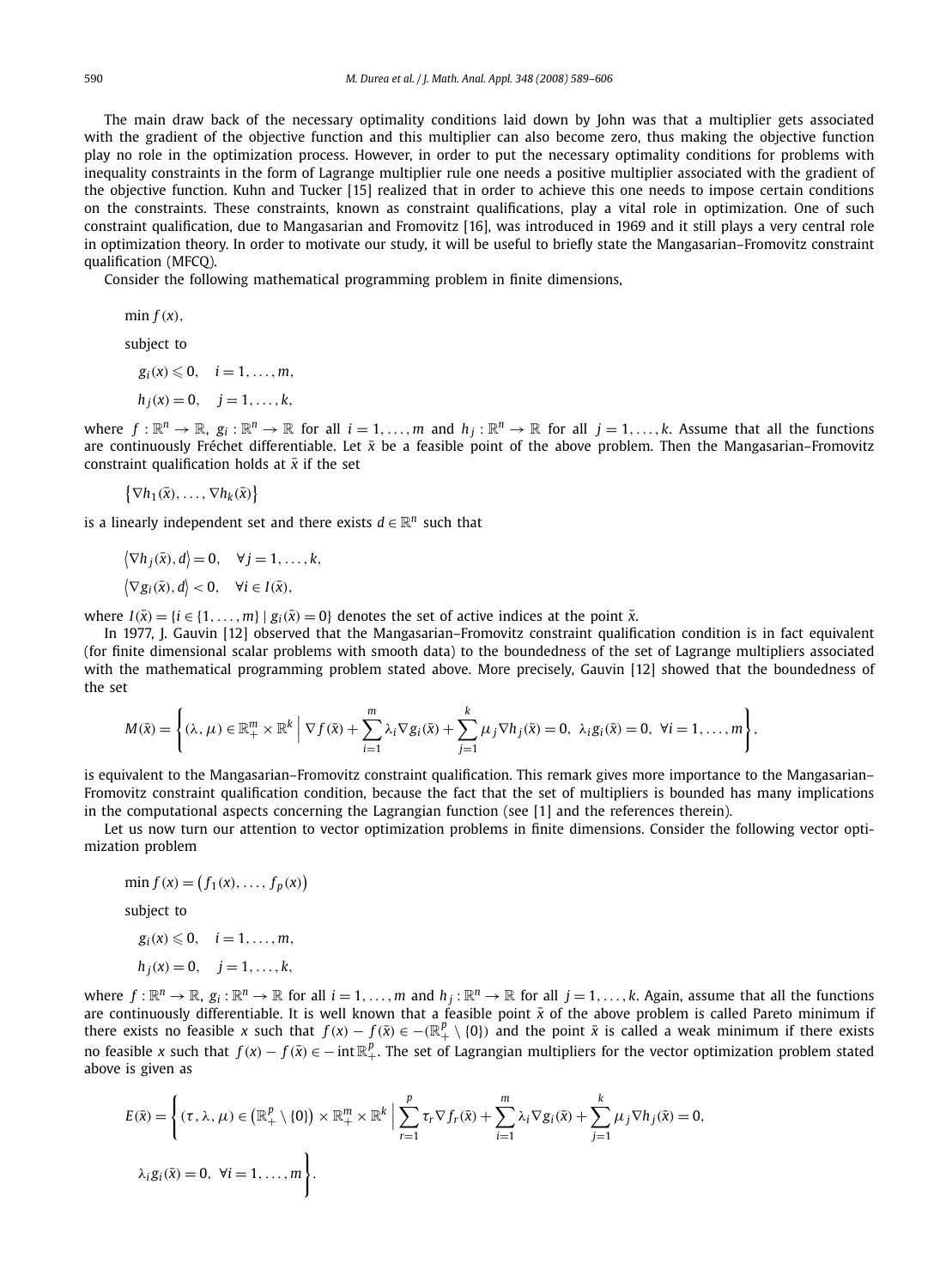For example, if  $\bar{x}$  is a weak minimum and some constraint qualification is satisfied, then  $E(\bar{x})$  is nonempty. However, observe that  $E(\bar{x})$  forms a cone and thus is unbounded. In Dutta and Lalitha [7] certain subsets of  $E(\bar{x})$  were identified and necessary and sufficient conditions for those sets to be bounded were studied. In the quoted paper the authors considered the case for both Pareto minimum and the weak Pareto minimum and they studied the smooth case and also the nonsmooth case with locally Lipschitz data.

In the recent past, there has been a renewed interest in the study of non-convex vector optimization in infinite dimensional spaces. These approaches are based on a very different scalarization approach than the ones used in the literature (see, for example, [10] and [9] and the references therein). Further, there are few works which also concentrate on the study of set-valued vector optimization. Very recently, the coderivative of a set-valued map defined by Mordukhovich (see [17]) was used as an important tool in the study of set-valued optimization (see [3,8,19]).

In this paper, we focus our attention on vector optimization problems with cone constraints in normed spaces. In particular, our main aim is to devise sufficient conditions under which the set of Lagrange multipliers to the cone constrained vector optimization problem becomes a bounded set. We study both the smooth and nonsmooth case. While studying the nonsmooth case we take a more unified view by studying set-valued optimization problems in terms of the coderivative of Mordukhovich. We also show what happens when we consider the map to be single-valued. It is natural that the conditions needed to guarantee the boundedness of the set of Lagrange multipliers would be more complicated than the one in the finite dimensional case. We would like to stress that we use specific methods for each of the different cases that we are going to study.

The paper is organized as follows. Section 2 contains some basic facts required in the sequel. Our main focus in this section is the study of dually compact cones which play a pivotal role in our study. Section 3 is devoted to the case of cone-constrained vector optimization problem with single-valued and smooth data on general normed vector spaces, while Section 4 is devoted to the case of set-valued (nonsmooth) optimization problems on reflexive Banach spaces. The aim of Sections 3 and 4 is to develop some Mangasarian–Fromovitz type conditions in order to ensure that a certain set of Lagrange multipliers is bounded. In both cases we shall see that the conditions we shall find are similar to those in the classical theory despite the fact we use different techniques: In Section 3 we mainly follow the lines of the classical case while in Section 4 we consider the tools of generalized differentiation theory developed by B.S. Mordukhovich [17].

#### **2. Preliminaries**

In the first part of this paper we will be concerned with the following vector optimization problem with functional constraints

$$
(\mathcal{P}) \quad \min f(x) \quad \text{such that } g(x) \in -Q,
$$

where *X*, *Y* and *Z* are normed vector spaces,  $f: X \to Y$ ,  $g: X \to Z$  are functions and *Q* is a closed convex cone in *Z*. We shall consider that the space Y has a partial order induced by the closed convex cone K, as usual, by  $y_1 \leqslant_K y_2$  if *y*<sub>2</sub> − *y*<sub>1</sub> ∈ *K*. We denote by *M* the set of feasible points of the problem  $(\mathcal{P})$ , i.e.,  $M := \{x \in X \mid g(x) \in -Q\}$ .

In the following, in some situations, we assume:

 $(A_K)$  int  $K \neq \emptyset$ ,  $(A_0)$  int  $Q \neq \emptyset$ .

It is important to realize that in many normed spaces the natural ordering cone has an empty interior. For example, this fact is true in most of the Asplund spaces. However, there are some Banach spaces where the natural ordering cone has a nonempty interior. An important example of such a space is the space *C*(Ω) of all continuous real-valued functions defined on the compact Hausdorff set  $\Omega$ .

A feasible point  $\bar{x}$  is said to be a Pareto minimum of (P) if there exists no feasible x to (P) such that  $f(x) - f(\bar{x}) \in -(K \setminus \{0\})$ . In the event that the cone *K* is also having a nonempty interior then  $\bar{x}$  is called a weak minimum of (P) if there exists no feasible *x* such that  $f(x) - f(\bar{x}) \in -\text{int } K$ .

As we mentioned in the previous section of this paper we also focus our attention on set-valued optimization problem. Hence, we mention the types of set-valued optimization problems that we shall consider in this study. Let us begin with the some preliminaries on set-valued maps.

Let us consider set-valued maps  $F : X \rightrightarrows Y$ ,  $G : X \rightrightarrows Z$ , where *X*, *Y* and *Z* are normed spaces. As usual, the graph of *F* is Gr  $F = \{(x, y) \in X \times Y \mid y \in F(x)\}\)$ . If  $A \subset X$ ,  $F(A) := \bigcup_{x \in A} F(x)$  and the inverse set-valued map of F is  $F^{-1} : Y \rightrightarrows X$  given by  $(y, x) \in \mathbb{G} \mathbf{r} F^{-1}$  if and only if  $(x, y) \in \mathbb{G} \mathbf{r} F$ .

We shall first consider the following set-valued problem where we will have no functional constraints. This problem is given as follows:

$$
(\mathcal{P}_1) \quad \min F(x), \quad \text{subject to } x \in S \subset X,
$$

where  $F: X \rightrightarrows Y$  and the space *Y* is partially-ordered by a closed convex cone *K*. Now, with respect to the ordering cone *K* we introduce the definition of Pareto minimum and weak Pareto minimum for the above problem.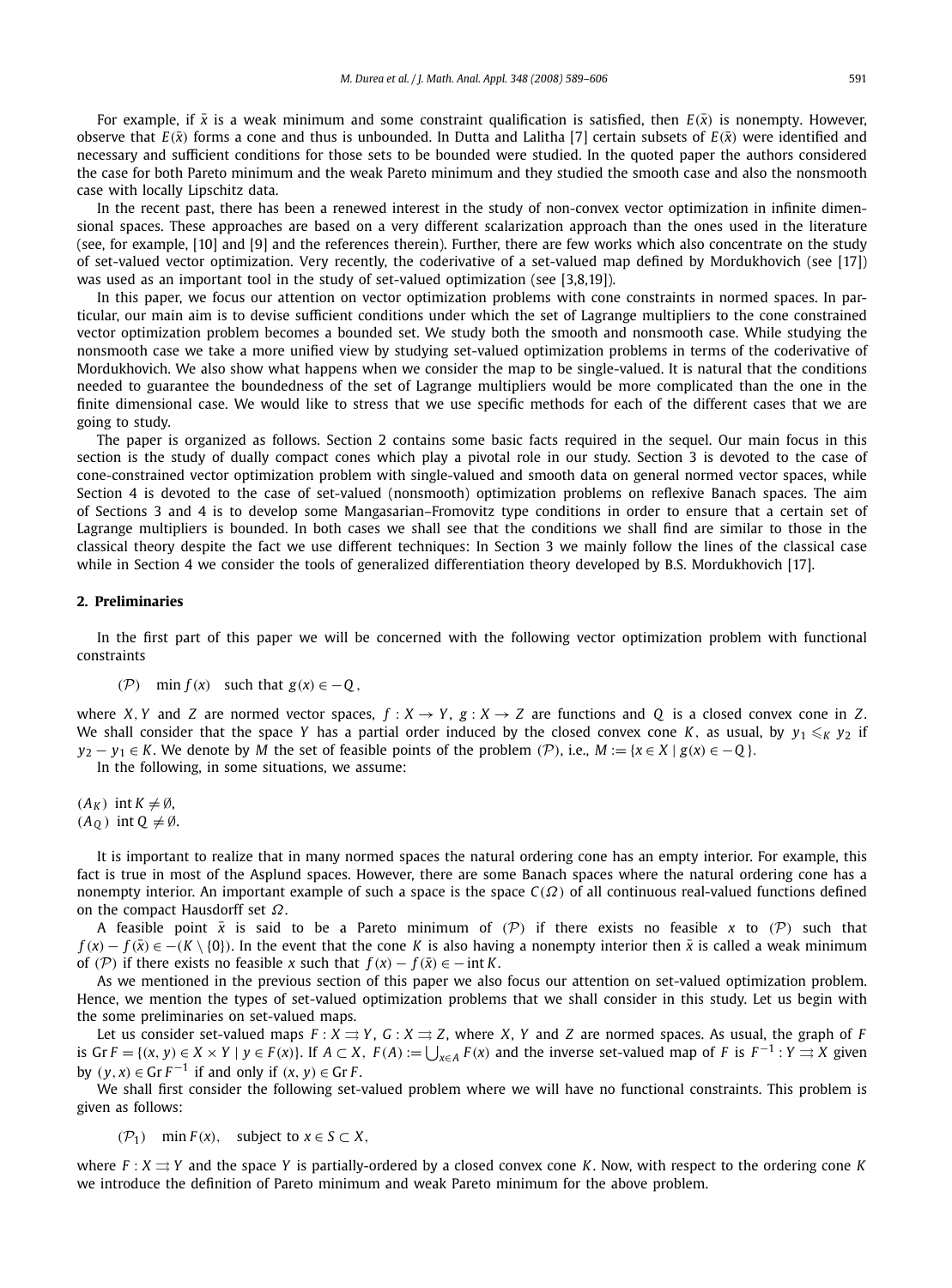**Definition 2.1.** A point  $(\bar{x}, \bar{y}) \in \text{Gr } F$  is called Pareto minimum point for problem  $(\mathcal{P}_1)$  if

$$
(F(S) - \bar{y}) \cap -K = \{0\}.
$$

For weak solutions (if int  $K \neq \emptyset$ ) one uses the following definition.

**Definition 2.2.** A point  $(\bar{x}, \bar{y}) \in \text{Gr } F$  is called weak minimum point for problem  $(\mathcal{P}_1)$  if

 $(F(S) - \bar{y}) \cap -\text{int } K = \emptyset.$ 

We shall also consider the case when the feasible set of the problem  $(\mathcal{P}_1)$  will be explicitly described via set-valued maps. This is given in form of the following problem

( $\mathcal{P}_2$ ) min  $F(x)$ , subject to  $x \in X$ ,  $0 \in G(x) + Q$ .

In fact, we shall also consider a simplified version of problem  $(\mathcal{P}_2)$  where *G* is not a set-valued map but a single-valued one denoted by *g*. Then the problem above is represented as

 $(\mathcal{P}'_2)$  min  $F(x)$ , subject to  $x \in X$ ,  $g(x) \leq Q$  0.

The definitions for both types of solutions for  $(\mathcal{P}_2)$  is obtained by replacing *S* in the above definitions by { $x \in X \mid 0 \in G(x) + Q$ } =  $G^{-1}(-Q)$ .

As mentioned in the previous section, our main aim here is to work on infinite dimensional normed vector spaces, not only with single-valued vector functions, but also with set-valued maps. We shall consider the smooth and nonsmooth data and the solutions will be understood in the sense of weak minimality and/or Pareto minimality.

We will now turn our attention to a specific class of cones called dually compact cones which play a central role in our analysis. This notion was introduced in [19] where the authors used it in order to develop Fermat type rules for set-valued maps.

Let *Y* be a normed vector space and *K* ⊂ *Y* be a closed, convex and pointed cone which introduces a partial order relation on *Y*. The notation *Y*<sup>∗</sup> stands for the topological dual of *Y*. Then, the dual cone of *K* is

$$
K^* := \{ y^* \in Y^* \mid y^*(k) \geq 0, \ \forall k \in K \}.
$$

In several cases, we shall work with cones with nonempty interior, but we shall also consider more general cones, namely dually compact cones introduced in [19]. One says that *K* is dually compact if there exists a compact set  $C \subset Y$  s.t.

$$
K^* \subset \big\{ y^* \in Y^* \bigm| \|y^*\| \leqslant \sup_{y \in C} y^*(y) \big\}.
$$

In fact, this property is equivalent with the similar condition written for finite sets instead of compact sets: The cone is dually compact if and only if there exists a finite subset  $P := \{y_1, y_2, \ldots, y_p\} \subset Y$  s.t.

$$
K^* \subset \big\{ y^* \in Y^* \bigm| \|y^*\| \leqslant \max_{y_i \in P} y^*(y_i) \big\}.
$$

Indeed, since every finite set is compact it is clear that the latter property implies the definition. Conversely (see also [19]), for the compact set *C* there exists a finite set  $\{y_1, y_2, \ldots, y_p\}$  s.t.

$$
C\subset \bigcup_{i=1}^p(y_i+2^{-1}U_Y),
$$

where  $U_Y$  stands for the closed unit ball in *Y*. Then for every  $y^* \in K^*$ ,

$$
||y^*|| \leqslant \sup_{y \in \bigcup_{i=1}^p (y_i + 2^{-1}U_Y)} y^*(y) = \max_{i=1,p} y^*(y_i) + 2^{-1}||y^*||.
$$

We deduce that

$$
||y^*|| \leqslant \max_{i=1,p} y^*(2y_i),
$$

so we can take *P* as  $\{2y_1, 2y_2, ..., 2y_p\}$ .

Using (1) as the basis of further considerations one can easily obtain two conclusions already observed in [19]:

- every closed convex cone in a Euclidian space  $\mathbb{R}^n$  ( $n \ge 1$ ) is dually compact: Take  $P = \{(x_1, x_2, ..., x_n) | x_i \in \{-1, 1\}$ ,  $\forall i = \overline{1, p}$ ;
- a cone with nonempty interior (in a general normed vector space) is dually compact.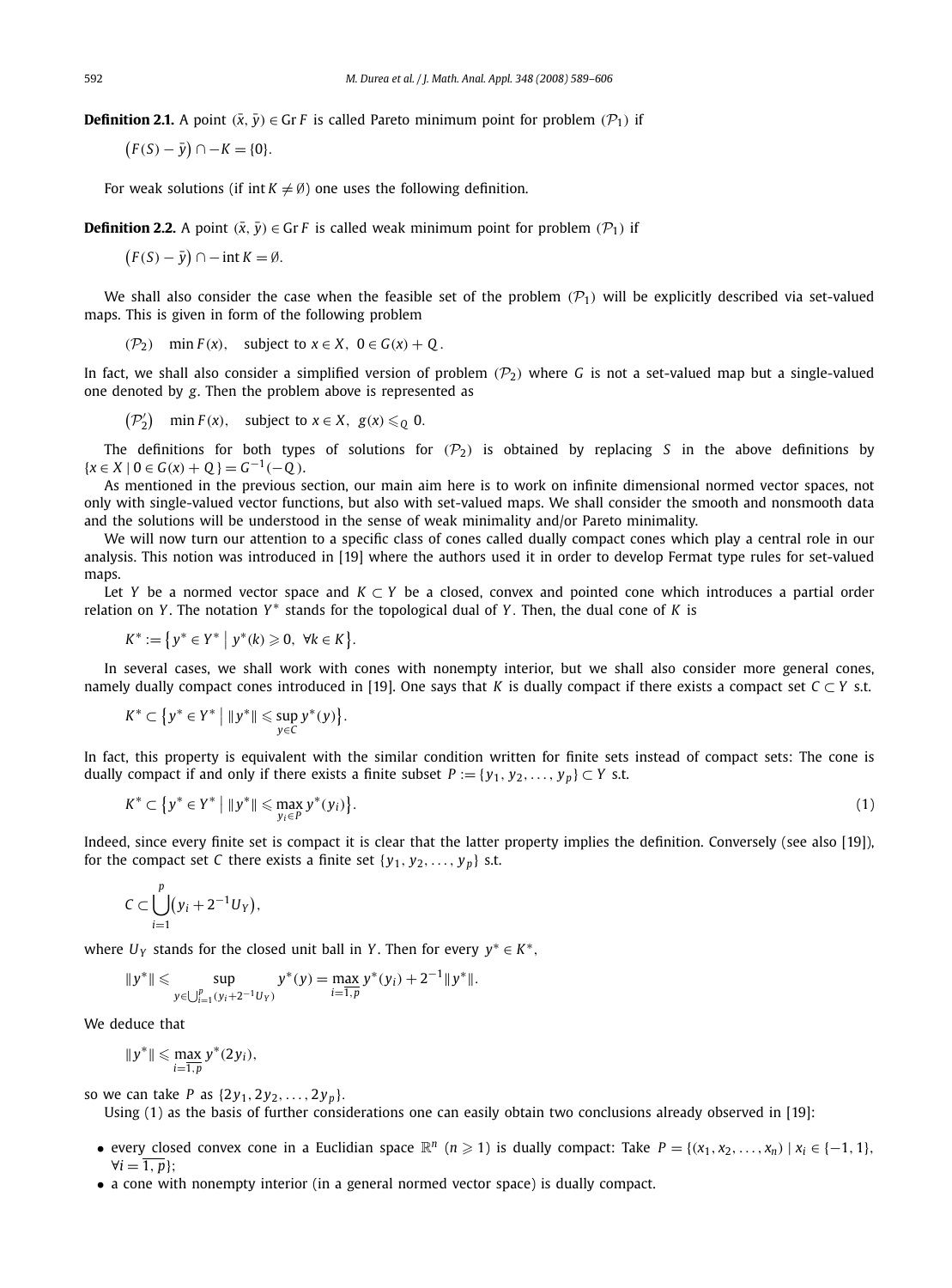Concerning this last assertion it is proved in [19] that for a cone with nonempty interior the set *P* can be taken as a singleton. We can prove that this property characterizes the cones with nonempty interior among dually compact cones. This is shown in the following proposition.

**Proposition 2.1.** *Let K be a cone with nonempty interior. Then it is dually compact and the set P in* (1) *is a singleton. Conversely, assume that K is dually compact and the set P is a singleton. Then K has a nonempty interior.*

**Proof.** Let us first observe that in the case  $P := \{\bar{u}\}\$ the right-hand side of (1) becomes  $\{y^* \in Y^* \mid ||y^*|| \leq y^*(\bar{u})\}$  and this set is a closed convex cone. Moreover,

$$
\{y^* \in Y^* \mid ||y^*|| \leq y^*(\bar{u})\} = \{y^* \in Y^* \mid y^*(u) \leq y^*(\bar{u}), \ \forall u \in U_Y\}
$$
  
= 
$$
\{y^* \in Y^* \mid y^*(\bar{u} - u) \geq 0, \ \forall u \in U_Y\}
$$
  
= 
$$
(\bar{u} - U_Y)^*,
$$

where  $A^*$  stands, as usual, for the dual cone of a set A.

Suppose now that int  $K \neq \emptyset$ . Then, there exists  $\bar{u} \in K$  and a positive *a* s.t.  $\bar{u} - aU_Y \subset K$ , i.e.  $a^{-1}\bar{u} - U_Y \subset K$ . Then  $(a^{-1}\bar{u} - U_Y)^*$  ⊃  $K^*$  so *P* can be taken as  $\{a^{-1}\bar{u}\}.$ 

Conversely, suppose that *K* is a dually compact cone with the set  $P = \{\bar{u}\}\$ . Then, from the discussion at the beginning of the proof we conclude that  $K^* \subset (\bar{u} - U_Y)^*$ . Then

$$
K^{**} = K \supset (\bar{u} - U_Y)^{**} = \text{cl cone}(\bar{u} - U_Y),
$$

where cl cone( $\bar{u} - U_Y$ ) stands for the closed cone generated by  $\bar{u} - U_Y$ . Since this cone obviously contains balls, int  $K \neq \emptyset$ . This completes the proof.  $\Box$ 

Therefore, we can conclude that a closed convex cone *K* is dually compact and has empty interior if the set *P* contains at least two distinct elements  $\bar{u}_1, \bar{u}_2 \in Y$  s.t.  $(\bar{u}_1 - U_Y)^* \neq (\bar{u}_2 - U_Y)^*$ ,  $K^* \cap (\bar{u}_i - U_Y)^* \setminus (\bar{u}_j - U_Y)^* \neq \emptyset$ ,  $i \neq j$ ,  $i, j \in \overline{1,2}$ . Thus, from the point of view of vector optimization, it is important to have an example of a cone which is dually compact and yet has an empty interior. We now present here the example very kindly provided to us by Professor K.F. Ng.

**Example 2.1.** Let  $X = l_2$  and let the cone *C* be given as

$$
C=\left\{(0,t_1,t_2,\ldots)\,\Big|\,\sum_{n=2}^\infty t_n^2<+\infty\right\}.
$$

It is clear that *X* is an Asplund space and *C* has an empty interior. Further, it is simple to see that the dual cone of *C* is given as

$$
C^* = \big\{ (t, 0, 0, \ldots) \ \big| \ t \in \mathbb{R} \big\}.
$$

It is simple to see that *C*<sup>∗</sup> is weakly locally compact. Hence, using Proposition 3.1 in [19], we conclude that *C* is dually compact. In fact, one can see that the corresponding set P consists of two elements:  $(1, 0, 0, \ldots)$  and  $(-1, 0, 0, \ldots)$ .

However, we would like to stress that the natural ordering cone of many normed spaces needs not be dually compact. In the sequel, we use a remarkable property of dually compact cones [19, Relation 3.9] which follows from relation (1): If *K* is dually compact then every (generalized) sequence  $(y_n^*) \subset K^*$  with  $y_n^* \xrightarrow{w^*} 0$  converges strongly to 0. Here  $w^*$  denotes the weak star topology in *Y*<sup>∗</sup> generated by the natural duality between *Y* and *Y*<sup>\*</sup>. We interpret this relation in the following way: if a sequence  $(y_n^*) \subset K^*$  with  $||y_n^*|| = 1$  for every *n*, converges weakly star to some  $y^*$ , then  $y^* \neq 0$  (contrary,  $y_n^* \to 0$ in norm and this is not possible since  $||y_n^*|| = 1$ ).

# **3. The case of smooth data**

This section is devoted to development of main ideas in the simplest case: We consider weak solutions for vectorial problems under inequality constraints with smooth data. For this section, we suppose

 $(A_f)$  The function  $f: X \rightarrow Y$  is continuously Fréchet differentiable on X.

 $(A_g)$  The function  $g: X \rightarrow Z$  is continuously Fréchet differentiable on *X*.

In what follows we denote by  $\nabla f(x)$  the Fréchet derivative of *f* at the point  $x \in X$  and by  $T_B(M, z)$  the Bouligand tangent cone to  $M \subset X$  at  $z \in M$ . We recall that

 $T_B(M, z) := \big\{ u \in X \mid \exists (t_n) \subset (0, \infty), t_n \downarrow 0, \exists (u_n) \subset X, u_n \to u, \forall n \in \mathbb{N}, z + t_n u_n \in M \big\}.$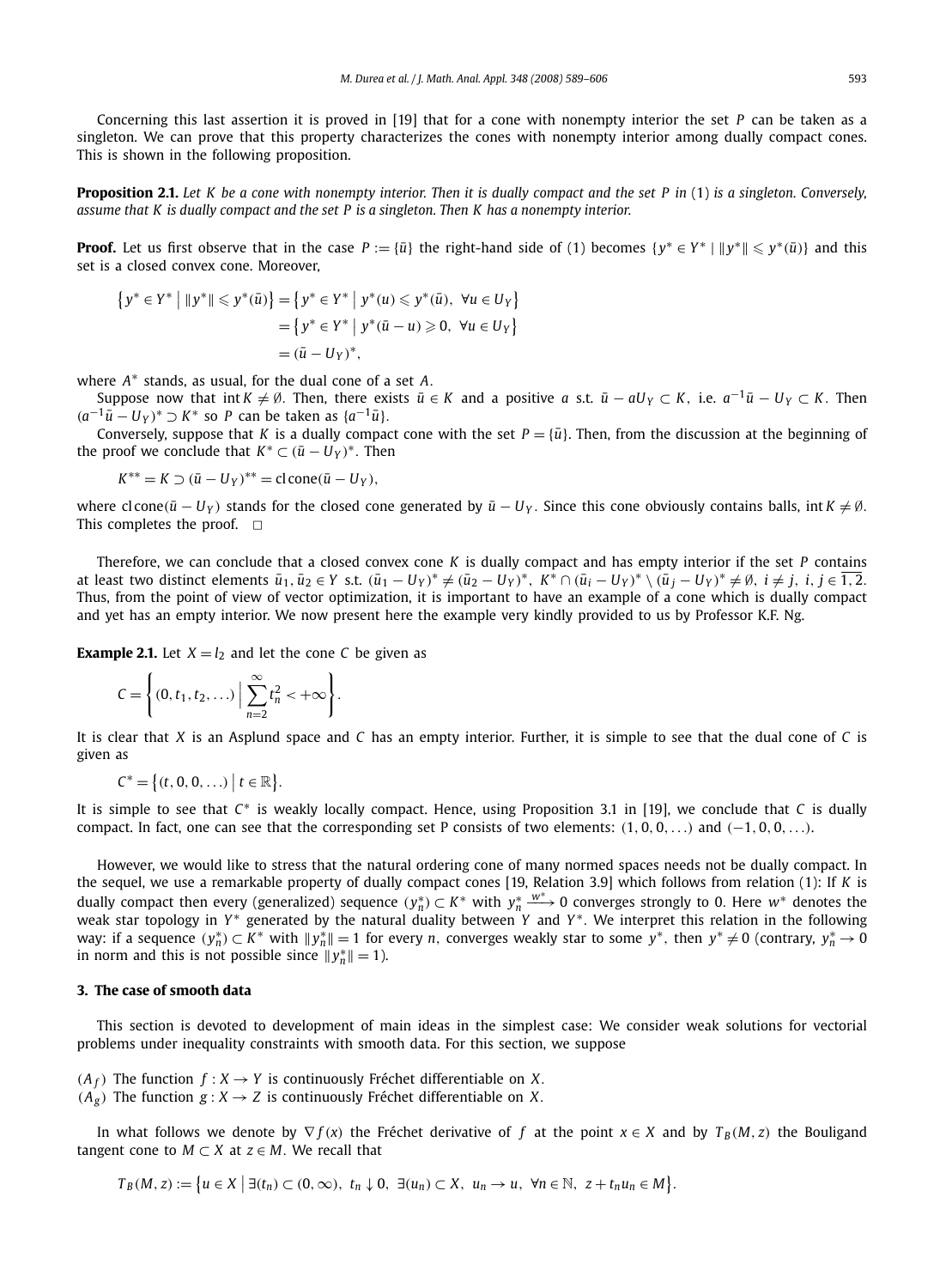The next results present a method for obtaining Lagrange multipliers for problem  $(P)$  along the lines of the classical scalar case. Corresponding results are proven by Jahn [13, Theorem 7.3], using the Lyusternik theorem. For reader's convenience, we give the following necessary condition for weakly minimal points of  $(\mathcal{P})$  with the feasible set M.

**Proposition 3.1.** Assume  $(A_K)$  and  $(A_f)$ . If  $\bar{x} \in M$  is a weakly minimal point for the problem  $(\mathcal{P})$ , then  $\nabla f(\bar{x})(u) \notin -\inf K$  for every  $u \in T_B(M, \bar{x}).$ 

**Proof.** We proceed by contradiction: Suppose that there is an element  $u \in T_B(M, \bar{x})$  s.t.  $\nabla f(\bar{x})(u) \in -\inf K$ . Since f is Fréchet differentiable at  $\bar{x}$ , one has that there exists  $\alpha : X \to Y$  with  $\lim_{h\to 0} \alpha(h) = \alpha(0) = 0$  s.t.

$$
f(x) = f(\bar{x}) + \nabla f(\bar{x})(x - \bar{x}) + \|x - \bar{x}\| \alpha(x - \bar{x})
$$
\n(2)

for every  $x \in X$ . Since  $u \in T_B(M, \bar{x})$ , following the definition, there exist  $(t_n) \subset [0, \infty)$ ,  $t_n \downarrow 0$  and  $(u_n) \subset X$ ,  $u_n \to u$ , s.t.  $\bar{x} + t_n u_n \in M$ , for every  $n \in \mathbb{N}$ . Using (2) one gets:

$$
f(\bar{x}+t_nu_n)-f(\bar{x})=t_n\nabla f(\bar{x})(u_n)+t_n||u_n||\alpha(t_nu_n)=t_n(\nabla f(\bar{x})(u_n)+||u_n||\alpha(t_nu_n))
$$

for every  $n \in \mathbb{N}$ . Therefore, for n large enough,  $\nabla f(\bar{x})(u_n) + ||u_n|| \alpha(t_n u_n) \in -\text{int } K$ , whence  $t_n(\nabla f(\bar{x})(u_n) + ||u_n|| \alpha(t_n u_n)) \in$  $-$  int *K*, and taking into account that  $\bar{x}+t_nu_n \in M$ , this contradicts the weak minimality of  $\bar{x}$ . The proposition is proved.  $□$ 

Now, we present a calculation of the tangent cone which appears in the preceding proposition taking into account the specific form of our feasible set  $M = \{x \in X \mid g(x) \in -Q\}$ . This is done in the next proposition where one needs to employ a condition concerning the existence of an element  $\bar{u} \in X$  with  $\nabla g(\bar{x})(\bar{u}) \in -\text{int } Q$ . This is a *Mangasarian–Fromovitz type condition* (denoted in short as (*MF*) condition).

**Proposition 3.2.** *Assume* ( $A_0$ ) and ( $A_g$ ). *Furthermore, suppose that*  $g(\bar{x}) \in -0$  and (*MF*) *holds at*  $\bar{x}$ . *Then,* 

$$
\{u \in X \mid \nabla g(\bar{x})(u) \in -Q\} \subset T_B(M, \bar{x}).
$$

*Moreover, if*  $g(\bar{x}) = 0$  *then* 

 $T_B(M, \bar{x}) = \{u \in X \mid \nabla g(\bar{x})(u) \in -Q \}.$ 

**Proof.** First, observe that the set *M* coincides with  $g^{-1}(-Q)$  and the announced form of the tangent cone to *M* at  $\bar{x}$ coincides with  $\nabla g(\bar{x})^{-1}(-Q)$ . In order to prove the first conclusion, consider an element  $u \in X$  with  $\nabla g(\bar{x})(u) \in -\inf Q$  and a sequence  $(t_n) \subset (0,\infty), t_n \downarrow 0$ . We use that *g* is differentiable at  $\bar{x}$  and we get the existence of a sequence  $(\alpha_n) \subset Z$ ,  $\alpha_n \to 0$ with

$$
g(\bar{x}+t_nu)=g(\bar{x})+t_n\nabla g(\bar{x})(u)+t_n||u||\alpha_n=g(\bar{x})+t_n(\nabla g(\bar{x})(u)+||u||\alpha_n)\in-Q-\mathrm{int}\,Q\subset-Q,
$$

for *n* large enough. This shows that  $g(\bar{x} + t_n u) \in -Q$  for large *n*, whence  $u \in T_B(M, \bar{x})$ .

Let us now take *u* ∈ *X* with  $\nabla g(\bar{x})(u) \in -Q$  and for every  $n \in \mathbb{N} \setminus \{0\}$  consider  $u_n := n^{-1}\bar{u} + (1 - n^{-1})u$  where  $\bar{u}$  is given by condition (*MF*). It is clear that the sequence  $(u_n)$  converges to  $u$  and since

$$
\nabla g(\bar{x})(u_n) = n^{-1} \nabla g(\bar{x})(\bar{u}) + (1 - n^{-1}) \nabla g(\bar{x})(u) \in -\text{int } Q - Q \subset -\text{int } Q,
$$

we have that  $\nabla g(\bar{x})(u_n) \in -\inf Q$  for every n. Then  $u_n \in T_B(M, \bar{x})$  for every n and since  $T_B(M, \bar{x})$  is a closed cone, we get  $u \in T_B(M, \bar{x})$ . This ends the proof of the first part.

Now, we study the case where  $g(\bar{x}) = 0$ . Let us consider  $u \in T_B(M, \bar{x})$ . Hence there exists a sequence  $\{u_n\}$  such that  $u_n \to u$  and a sequence  $t_n \downarrow 0$  such that  $\bar{x} + t_n u_n \in M$ . Hence  $g(\bar{x} + t_n u_n) \in -Q$ . Since  $g(\bar{x}) = 0$  we have

$$
g(\bar{x}+t_nu_n)-g(\bar{x})\in-Q.
$$

Since  $t_n > 0$  for all  $n \in \mathbb{N}$  and *Q* is a cone we have that

$$
\frac{g(\bar{x}+t_nu_n)-g(\bar{x})}{t_n}\in-Q.
$$

Since *g* is smooth and *Q* is a closed cone we have as  $n \rightarrow \infty$ 

$$
\nabla g(\bar{x})(u) \in -Q.
$$

This yields

$$
T_B(M, \bar{x}) \subset \big\{ u \in X \mid \nabla g(\bar{x})(u) \in -Q \big\},\
$$

i.e., the assertions of the proposition are shown.  $\Box$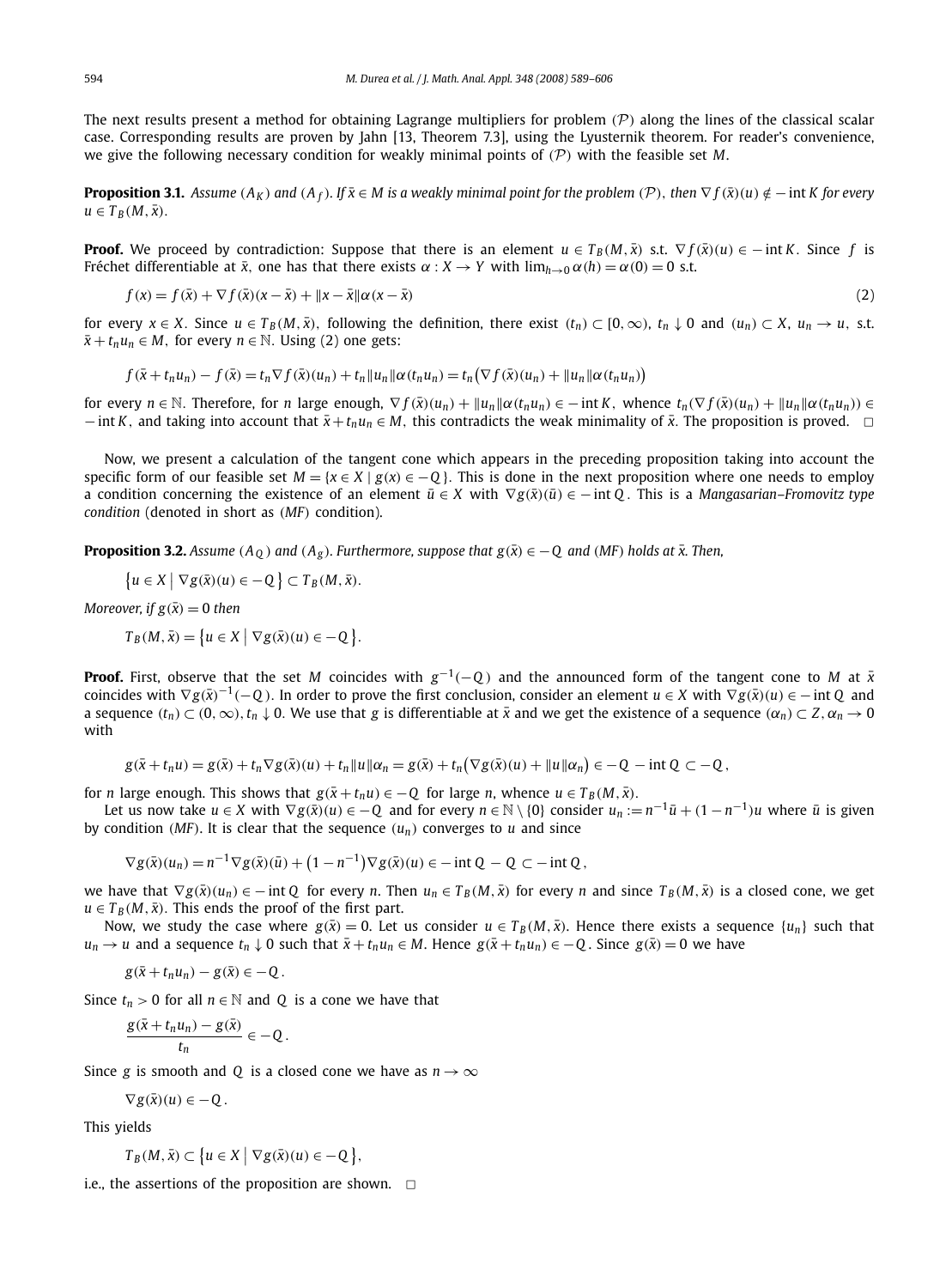From the above proof it is clear that for the equality to hold in the above result the fact that  $g(\bar{x}) = 0$  plays a very crucial role. However, we want to stress that such a requirement is not mandatory to calculate the Bouligand tangent cone to the set *M* at  $\bar{x}$ . The result would be more generalized and more involved than that of the above proposition. We show such a calculation through the following proposition.

**Proposition 3.3.** *Assume* ( $A_0$ ) and ( $A_g$ ). Let  $\bar{x} \in M$  and let us assume that there exists  $\bar{u} \in X$  such that

$$
\nabla g(\bar{x})(\bar{u}) \in \mathrm{int} T_B(-Q, g(\bar{x})).
$$

*Then*

$$
T_B(M,\bar{x}) = \big\{ u \in X \mid \nabla g(\bar{x})(u) \in T_B(-Q,\bar{x}) \big\}.
$$

**Proof.** Let us first prove that one has

 $\{u \in X \mid \nabla g(\bar{x})(u) \in T_B(-Q, \bar{x})\} \subset T_B(M, \bar{x})$ 

under the qualification condition (3). First, let us consider an element  $u \in X$  such that

$$
\nabla g(\bar{x})(u) \in \mathrm{int} T_B(-Q, g(\bar{x})).
$$

Since  $-Q$  is convex and int( $-Q$ )  $\neq$  Ø we have from Proposition 4.2.3 of Aubin and Frankowska [2]

$$
\inf T_B(-Q, g(\bar{x})) = \bigcup_{\mu > 0} \left( \frac{\operatorname{int}(-Q) - g(\bar{x})}{\mu} \right).
$$

This shows that there exists  $\bar{\mu} > 0$  such that

 $g(\bar{x}) + \bar{\mu} \nabla g(\bar{x})(u) \in \text{int}(-Q)$ .

Now consider a sequence  $\lambda_n > 0$  such that  $\lambda_n \downarrow 0$ . Thus we have

 $g(\bar{x} + \lambda_n \bar{\mu} u) = g(\bar{x}) + \lambda_n \bar{\mu} \nabla g(\bar{x})(u) + \lambda_n \bar{\mu} ||u|| v_n$ 

where  $v_n \in Z$  and  $v_n \to 0$  when  $n \to \infty$ . Therefore, we have

 $g(\bar{x} + \lambda_n \bar{\mu} u) = (1 - \lambda_n)g(\bar{x}) + \lambda_n(g(\bar{x}) + \bar{\mu} \nabla g(\bar{x})(u) + \bar{\mu} ||u|| v_n).$ 

For *n* sufficiently large one can show that

*g*( $\bar{x}$  +  $t_n u$ ) ∈ int(-Q) ⊂ − Q,

where  $t_n = \lambda_n \bar{\mu}$ . Thus, it is clear that  $t_n \downarrow 0$  and  $\bar{x} + t_n u \in M$  and hence  $u \in T_B(M, \bar{x})$ . Now consider the case

$$
\nabla g(\bar{x})(u) \in T_B(-Q, g(\bar{x})).
$$

We take a point  $\bar{u}$  which satisfies (3). Consider now the sequence (for  $n \geq 2$ )

$$
u_n=\frac{1}{n}\bar{u}+\left(1-\frac{1}{n}\right)u.
$$

It is clear that  $u_n \rightarrow u$ . Now observe that

$$
\nabla g(\bar{x})(u_n) = \frac{1}{n} \nabla g(\bar{x})(\bar{u}) + \left(1 - \frac{1}{n}\right) \nabla g(\bar{x})(u).
$$

This shows that

$$
\nabla g(\bar{x})(u_n) \in \frac{1}{n} \operatorname{int} T_B(-Q, g(\bar{x})) + \left(1 - \frac{1}{n}\right) T_B(-Q, g(\bar{x}))
$$

Since *Q* is a convex cone we have that  $T_B(-Q, g(\bar{x}))$  is a convex cone and hence

 $\nabla g(\bar{x})(u_n) \in \text{int } T_B(-Q, \bar{x}).$ 

Therefore,  $u_n \in T_B(M, \bar{x})$  for all  $n \ge 2$ . Since  $T_B(M, \bar{x})$  is closed we have  $u \in T_B(M, \bar{x})$ . This proves the required inclusion. For the opposite inclusion we proceed as follows. From [2, p. 124, Table 4.1, item (4)] we have

.

$$
\nabla g(\bar{x})\big(T_B(g^{-1}(-Q),\bar{x})\big) \subset T_B(-Q,g(\bar{x})).
$$

Since  $g^{-1}(-Q) = M$ , we have

$$
T_B(M, \bar{x}) \subset \left\{ u \in X \mid \nabla g(\bar{x})(u) \in T_B(-Q, g(\bar{x})) \right\}
$$

and this yields the result.  $\Box$ 

.  $\hspace{1.6cm} (3)$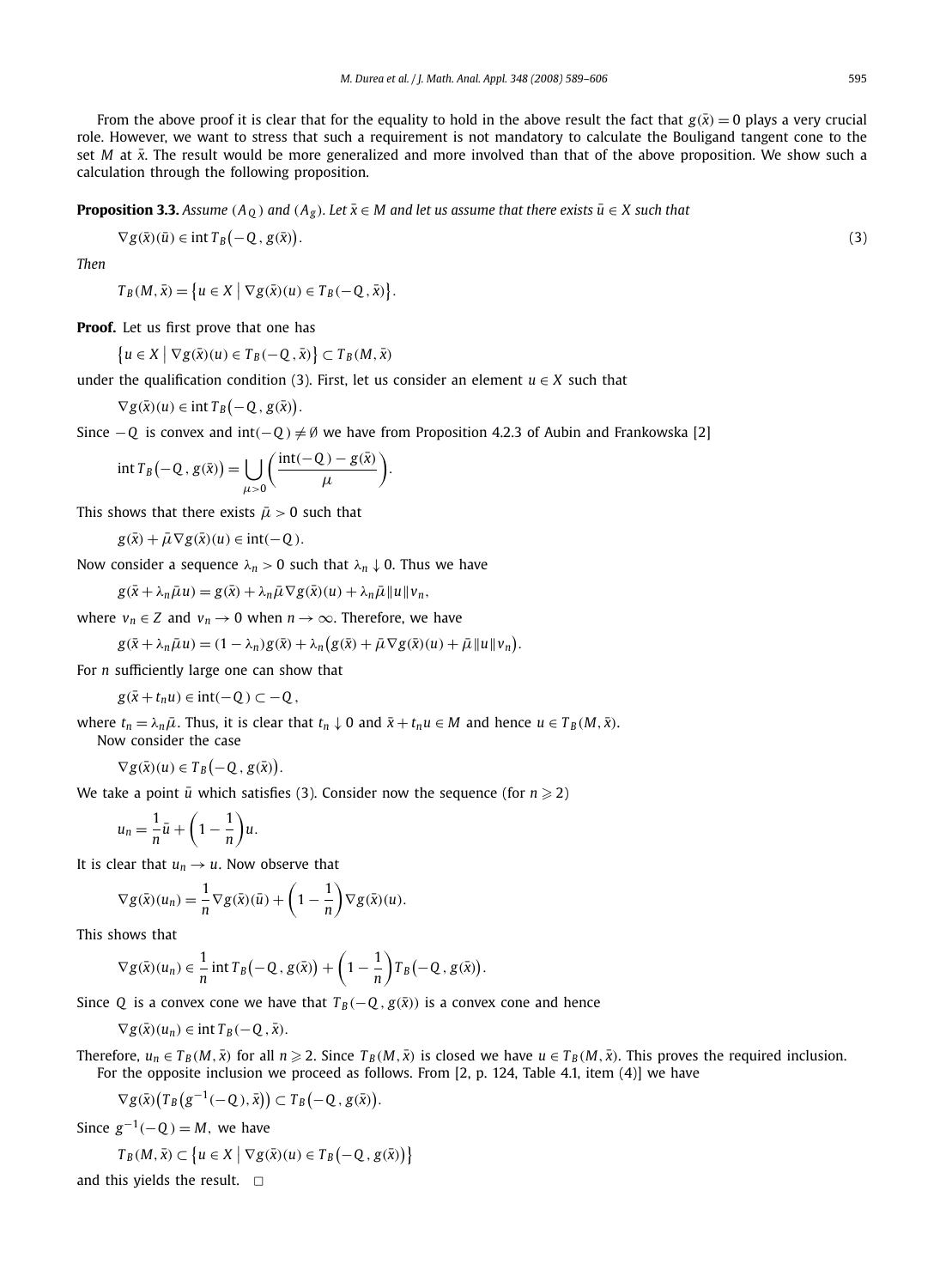**Remark 3.1.** It is simple to observe that if  $g(\bar{x}) = 0$  in the above proposition, the conclusion of Proposition 3.2 follows immediately by noting the fact that

$$
T_B(-Q,0)=-Q.
$$

The conclusion of the above proposition also holds under the *Robinson constraint qualification*. The Robinson constraint qualification requires that

 $0 \in -\inf\{g(\bar{x}) + \nabla g(\bar{x})(X) + Q\},\$ 

where  $∇g(\bar{x})$ (*X*) denotes the image of  $∇g(\bar{x})$ . This has been demonstrated for example in Bonnans and Shapiro [4]. Observe that (3) reduces to the (MF) condition when  $g(\bar{x}) = 0$ .

Putting together Propositions 3.1 and 3.2 one gets the next corollary.

**Corollary 3.1.** Assume  $(A_K)$ ,  $(A_0)$ ,  $(A_f)$  and  $(A_g)$ . If  $\bar{x} \in M$  is a weakly minimal point for the problem  $(\mathcal{P})$  and there exists  $\bar{u} \in X$  s.t.  $\nabla g(\bar{x})(\bar{u}) \in -\text{int } Q$ , then  $\nabla f(\bar{x})(u) \notin -\text{int } K$  for every  $u \in X$  with  $\nabla g(\bar{x})(u) \in -Q$ .

We present now an existence result for the Lagrange multipliers in our case. A corresponding result, in a finite dimensional setting, is shown by Jahn [13, Theorem 7.8].

**Proposition 3.4.** Assume  $(A_K)$ ,  $(A_0)$ ,  $(A_f)$  and  $(A_g)$ . Let  $\bar{x} \in M$  be a weakly minimal point for the problem  $(\mathcal{P})$  s.t. the condition (*MF*) holds at  $\bar{x}$ . Then there exists  $y^* \in K^* \setminus \{0\}$  and  $z^* \in Q^*$  s.t.

$$
y^* \circ \nabla f(\bar{x}) + z^* \circ \nabla g(\bar{x}) = 0. \tag{4}
$$

**Proof.** From Corollary 3.1 one has that

 $(\nabla f(\bar{x})(u), \nabla g(\bar{x})(u)) \notin -\text{int } K \times -Q$ 

for every  $u \in X$ . Since the set  $\{\nabla f(\bar{x})(u), \nabla g(\bar{x})(u)\}\n\mid u \in X\} \subset Y \times Z$  is convex one can use a standard convex separation theorem to obtain a pair  $(y^*, z^*) \in (Y^* \times Z^*) \setminus \{(0, 0)\}$  s.t.

 $(y^* \circ \nabla f(\bar{x}))(u) + (z^* \circ \nabla g(\bar{x}))(u) \geq y^*(k) + z^*(q)$ 

for every  $u \in X$ ,  $k \in -K$  and  $q \in -Q$ . Now, by some standard arguments, we have that  $y^* \in K^*$ ,  $z^* \in Q^*$  and

 $(y^* \circ \nabla f(\bar{x}))(u) + (z^* \circ \nabla g(\bar{x}))(u) \geq 0$ 

for every  $u \in X$ . Then, by the linearity of the involved functionals, one gets

 $(y^* \circ \nabla f(\bar{x}))(u) + (z^* \circ \nabla g(\bar{x}))(u) = 0$ 

for every  $u \in X$ . Suppose by contradiction that  $y^* = 0$ ; then  $z^* \neq 0$  and  $(z^* \circ \nabla g(\bar{x}))(\bar{u}) = 0$ . But this is a contradiction, because  $z^* \in Q^*$  and  $\nabla g(\bar{x})(\bar{u}) \in -\text{int } Q$ , so  $(z^* \circ \nabla g(\bar{x}))(\bar{u}) < 0$ . The proof is complete.  $\Box$ 

In the above result, fix  $y^* \in K^* \setminus \{0\}$  and consider the set

 $L_{y^*} := \{z^* \in \mathbb{Q}^* \mid (4) \text{ holds}\}.$ 

We have seen in Proposition 3.4 that condition (*MF*) ensures the nonemptiness of  $L_{y^*}$  for at least one  $y^* \in K^* \setminus \{0\}$ . We ask when this set is bounded. In order to give an appropriate (positive) answer to this question, let us observe that condition (*MF*) is equivalent to the following *regularity condition* (*RC*):

$$
z^* \in Q^*, \ z^* \circ \nabla g(\bar{x}) = 0 \quad \Rightarrow \quad z^* = 0.
$$

Indeed, suppose first that (*MF*) holds and (*RC*) does not. Then there exists  $\bar{u} \in X$  s.t.  $\nabla g(\bar{x})(\bar{u}) \in -\inf Q$ , and hence  $z^* \in Q^* \setminus \{0\}$  with  $z^* \circ \nabla g(\bar{x}) = 0$ . This implies  $z^* (\nabla g(\bar{x})(\bar{u})) = 0$ , but, on the other hand  $z^* (\nabla g(\bar{x})(\bar{u})) < 0$ , hence a contradiction. Suppose now that (*RC*) holds and (*MF*) does not. This is  $\nabla g(\bar{x})(X) \cap -\text{int } Q = \emptyset$ . It is clear that the set  $\nabla g(\bar{x})(X)$ is convex, so from a separation theorem, there exists  $z^* \in Q^* \setminus \{0\}$  with  $z^* (\nabla g(\bar{x})(u)) \geq 0$  for every  $u \in X$ . The linearity of  $z^* \circ \nabla g(\bar{x})$  implies that  $z^* (\nabla g(\bar{x})(u)) = 0$  for every  $u \in X$  and this yields (by (ii))  $z^* = 0$ , a contradiction.

In order to prove our result concerning the boundedness of *L <sup>y</sup>* <sup>∗</sup> one needs the following assumption on the space *Z*:

 $(A_Z)$  The closed unit ball of  $Z^*$  is  $w^*$ -sequentially compact.

Note that this assumption holds if *Z* is a subset of a weakly compactly generated space (see [6,11]). In particular,  $(A<sub>Z</sub>)$ holds if *Z* is a separable Banach space or a reflexive Banach space.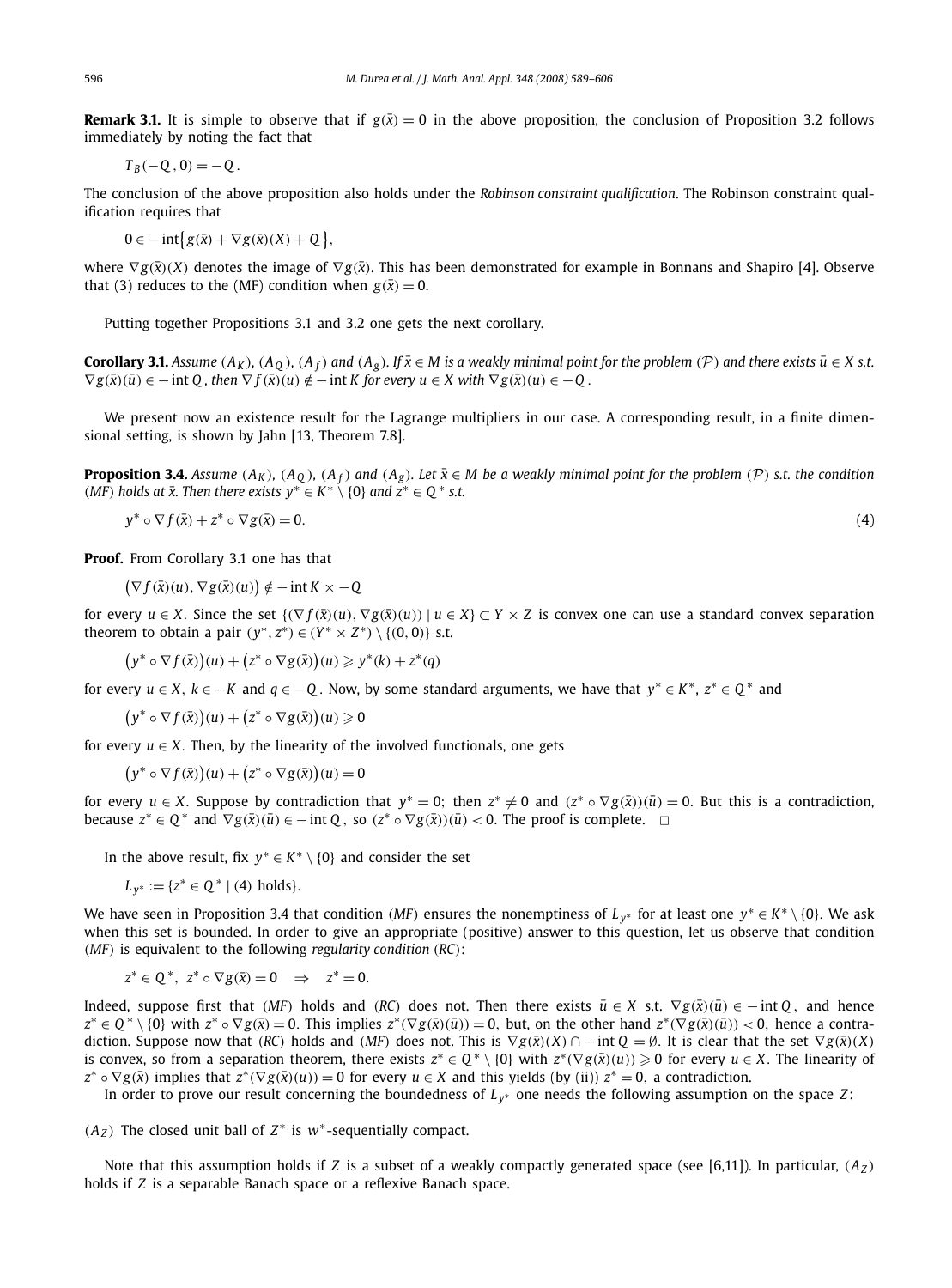**Remark 3.2.** We show the following theorem assuming (among other things)  $(A_Z)$  and that Q is dually compact. In Example 2.1 a dually compact cone (with empty interior) in  $X = l_2$  is given such that  $(A_Z)$  is fulfilled. However, it would be possible to replace in Theorem 3.1 the assumption that *Q* is dually compact by  $(A<sub>0</sub>)$ .

**Theorem 3.1.** *Assume* ( $A_Z$ ), ( $A_f$ ) and ( $A_g$ ). Furthermore, suppose that Q is dually compact. Let  $y^* \in K^* \setminus \{0\}$ . If the regularity *condition* (*RC*) *holds, then the set L <sup>y</sup>* <sup>∗</sup> *is* (*norm*) *bounded. Conversely, if L <sup>y</sup>* <sup>∗</sup> *is nonempty and bounded then* (*RC*) *holds.*

**Proof.** Suppose, again by contradiction, that  $L_{y^*}$  is unbounded. Then, one can find a sequence  $(z_n^*) \subset L_{y^*}$  with  $||z_n^*|| \to \infty$ . By normalization, one has

$$
\left(\left\|z_{n}^{*}\right\|^{-1} y^{*} \circ \nabla f(\bar{x})\right)(u) + \left(\left\|z_{n}^{*}\right\|^{-1} z_{n}^{*} \circ \nabla g(\bar{x})\right)(u) = 0\tag{5}
$$

for every  $u \in X$ . It is clear that the sequence  $(\|z^*_n\|^{-1}z^*_n) \subset Q^*$  is bounded, whence, by  $(A_Z)$ , it contains a w\*-convergent subsequence to some  $z^* \in Q^*$ . Without relabeling, one can write  $||z_n^*||^{-1}z_n^* \xrightarrow{w^*} z^*$ . Since Q is dually compact, one gets that  $z^* \neq 0$  (contrary,  $||z_n^*||^{-1}z_n^* \to 0$  in norm and this is not possible because  $||||z_n^*||^{-1}z_n^*|| = 1$  for every *n*). On the other hand,  $||z_n^*||^{-1}y^* \to 0$ . For every fixed  $u \in X$  one passes to the weak<sup>\*</sup> limit in (5) and, consequently,

$$
(z^* \circ \nabla g(\bar{x}))(u) = 0
$$

for every  $u \in X$ , i.e.,  $z^* \circ \nabla g(\bar{x}) = 0$ . Since  $z^* \neq 0$ , this contradicts the regularity condition (*RC*), hence the conclusion follows. For the opposite, let us consider  $\bar{z}^* \in L_{y^*}$  and suppose that there exists  $z^* \in Q^* \setminus \{0\}$  with  $z^* \circ \nabla g(\bar{x}) = 0$ . Then is clear that *z*<sup>\*</sup> + *nz*<sup>\*</sup> ∈ *L*<sub>*y*\*</sub> for every *n* ∈ N, so *L*<sub>*y*\*</sub> is unbounded. This is again a contradiction and the result is proved.  $\Box$ 

**Remark 3.3.** Observe that the set  $L_{y^*}$  is always convex, so under (*MF*), it is weakly<sup>\*</sup> compact.

We can summarize the results of this section in a corollary.

**Corollary 3.2.** Assume  $(A_Z)$ ,  $(A_K)$ ,  $(A_Q)$ ,  $(A_f)$  and  $(A_g)$ . Suppose that  $\bar{x} \in M$  is a weakly minimal point for the problem (P). The *following assumptions are equivalent*:

- (i) (*MF*) *holds*;
- (ii) (*RC*) *holds*;

(iii) *there exists*  $y^* \in K^* \setminus \{0\}$  *s.t.*  $L_{y^*}$  *is nonempty and bounded.* 

Similar conditions can be obtained (along the lines of scalar theory) for problems with mixed constraints, i.e., problems having some additional constraints given as *h*(*x*) = 0, where *h* is a smooth function acting between *X* and another normed vector space *W* . Of course, in this case one needs a constraint qualification condition with respect to *h* as the surjectivity of its derivative and, moreover (for the boundedness of the set of Lagrange multipliers) one needs the space *W* to be finite dimensional. We briefly consider this situation.

Let  $f: X \rightarrow Y$  and  $g: X \rightarrow Z$ ,  $h: X \rightarrow W$  be functions and consider the problem:

 $({\cal P}')$  minimize  $f(x)$  s.t.  $g(x) \in -Q$ ,  $h(x) = 0$ .

We denote by  $M'$  the set of feasible points of the problem  $(\mathcal{P}')$ , i.e.,

 $M' := \{x \in X \mid g(x) \in -Q, h(x) = 0\}.$ 

The Proposition 3.1 must be considered with *M*′ instead of *M*. Suppose

(*Ah*) The function *h* is continuously Fréchet differentiable on *X*.

The (*MF*) condition for this case (referred as (*MF*)') is that there exists an  $\bar{u} \in X$  with  $\nabla g(\bar{x})(\bar{u}) \in -\inf Q$  and  $\nabla h(\bar{x}) (\bar{u}) = 0$ . We follow a correspondence with the results concerning problem (P) and we only point out the differences in the proofs.

**Proposition 3.5.** Assume  $(A_Q)$ ,  $(A_g)$  and  $(A_h)$ . Suppose that  $g(\bar{x}) \in -Q$  and  $(MF)'$  holds at  $\bar{x}$  and the linear operator  $\nabla h(\bar{x})$  is *surjective. Then,*

 $\{u \in X \mid \nabla g(\bar{x})(u) \in -Q, \nabla h(\bar{x})(u) = 0\} \subset T_B(M', \bar{x}).$ 

**Proof.** First, let  $u \in X$  s.t.  $\nabla g(\bar{x})(u) \in -\text{int } 0$ ,  $\nabla h(\bar{x})(u) = 0$ . Since  $\nabla h(\bar{x})$  is surjective there exist  $(t_n) \downarrow 0$  and  $(u_n) \rightarrow 0$  s.t.  $h(\bar{x} + t_n u_n) = 0$  (apply [2, Theorem 4.3.3]). The differentiability of *g* ensures the existence of a sequence ( $\alpha_n$ ) ⊂ *Z*,  $\alpha_n \to 0$ with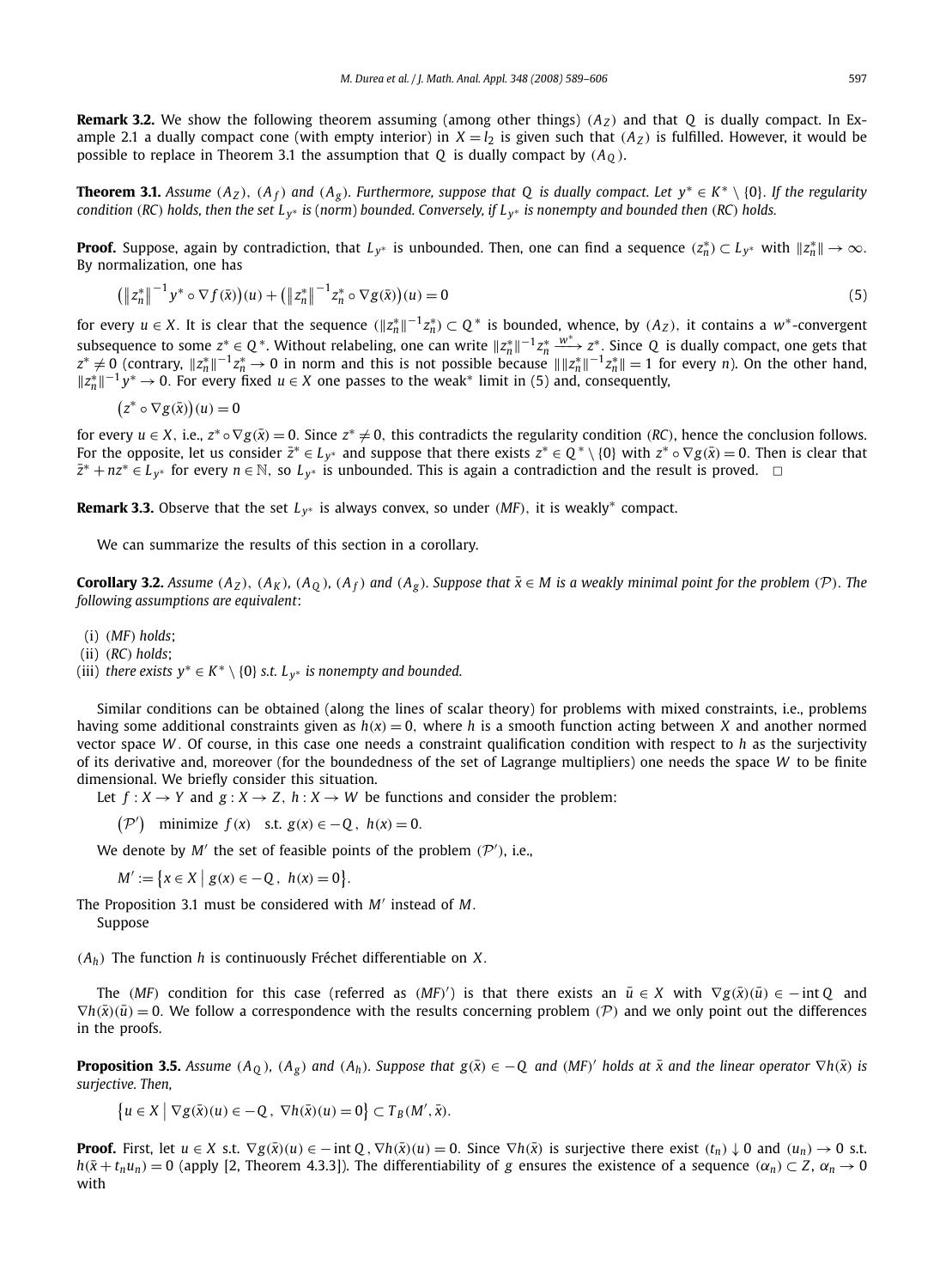$g(\bar{x} + t_n u_n) = g(\bar{x}) + t_n \nabla g(\bar{x})(u_n) + t_n ||u_n|| \alpha_n$ 

$$
= g(\bar{x}) + t_n \big( \nabla g(\bar{x})(u_n) + ||u_n|| \alpha_n \big) \in -Q - \text{int } Q \subset -Q
$$

for *n* large enough. This shows that  $g(\bar{x} + t_n u_n) \in -Q$  for large *n*, hence  $u \in T_B(M',\bar{x})$ .

For the general case of  $u \in X$  with  $\nabla g(\bar{x})(u) \in -Q$ ,  $\nabla h(\bar{x})(u) = 0$  we proceed as in the proof of Proposition 3.1 using  $(MF)'$  instead of  $(MF)$ .  $\Box$ 

**Corollary 3.3.** Assume  $(A_K)$ ,  $(A_Q)$ ,  $(A_f)$ ,  $(A_g)$  and  $(A_h)$ . If  $\bar{x} \in M$  is a weakly minimal point for the problem  $(\mathcal{P}')$  such that  $(MF)'$ holds at  $\bar{x}$  and  $\nabla h(\bar{x})$  is surjective then  $\nabla f(\bar{x})(u) \notin -$  int K for every  $u \in X$  with  $\nabla g(\bar{x})(u) \in -0$ ,  $\nabla h(\bar{x})(u) = 0$ .

The Lagrange multipliers condition is as below, cf. Jahn [13, Theorem 7.8], for the finite dimensional setting.

**Proposition 3.6.** Assume  $(A_K)$ ,  $(A_Q)$ ,  $(A_f)$ ,  $(A_g)$  and  $(A_h)$ . Let  $\bar{x} \in M$  be a weakly minimal point for the problem  $(\mathcal{P}')$  such that the  $f$  *condition (MF)' holds at*  $\bar{x}$  *and*  $\nabla h(\bar{x})$  *is surjective. Then there exists*  $y^* \in K^* \setminus \{0\}$ *,*  $z^* \in Q^*$ *,*  $p^* \in W^*$  *s.t.* 

 $y^* \circ \nabla f(\bar{x}) + z^* \circ \nabla g(\bar{x}) + p^* \circ \nabla h(\bar{x}) = 0.$  (6)

**Proof.** One can proceed as above because

 $(\nabla f(\bar{x})(u), \nabla g(\bar{x})(u), \nabla h(\bar{x})(u)) \notin -\text{int } K \times -Q \times \{0\}$ 

for every  $u \in X$ .  $\Box$ 

Again, in the above result fix  $y^* \in K^* \setminus \{0\}$  and consider the set

 $L'_{y^*} := \{(z^*, p^*) \in Q^* \times W^* \mid (6) \text{ holds}\}.$ 

It is easy to observe that, under the surjectivity of  $\nabla h(\bar{x})$ , condition (*MF*)' is equivalent to the following *regularity condition* (*RC*) ′ :

 $z^* \in Q^*$ ,  $p^* \in W^*$ ,  $z^* \circ \nabla g(\bar{x}) + p^* \circ \nabla h(\bar{x}) = 0 \Rightarrow z^* = 0$ ,  $p^* = 0$ .

**Theorem 3.2.** Assume  $(A_Z)$ ,  $(A_f)$ ,  $(A_g)$  and  $(A_h)$ . Furthermore, suppose that Q is dually compact. Let  $y^* \in K^* \setminus \{0\}$ . Suppose that W *is finite dimensional and* ∇*h*(*x*¯) *is surjective. If the regularity condition* (*RC*) ′ *holds at x then the set L* ¯ ′ *y* <sup>∗</sup> *is* (*norm*) *bounded. Conversely, if L*′ *y* <sup>∗</sup> *is nonempty and bounded, then* (*RC*) ′ *holds.*

**Proof.** The proof is as in Theorem 3.1 because the cone  $Q \times \{0\} \subset Z \times W$  is obviously dually compact.  $\Box$ 

# **4. The case of nonsmooth data**

In this section we pass to the case where the data are not necessarily smooth and even not necessarily single-valued. We shall discuss the problems  $(\mathcal{P}_1)$ ,  $(\mathcal{P}'_2)$  and  $(\mathcal{P}_2)$ . Further, we will be only concerned with Pareto minima of these classes of problems. Moreover, we will not make any assumption on the interior of the ordering cone *K*. In fact, the interior of the ordering cone can be empty. The details of the solution concepts associated with these problems are given in Section 2. The optimality conditions and the results associated with the boundedness of the set of Lagrange multipliers depend on an important construction associated with the set-valued map—the coderivative of Mordukhovich. In the infinite dimensional setting there are two notions of coderivative, namely the *mixed coderivative* and the *normal coderivative* whose definition we present below. However, before defining the coderivatives it is important to state the various notions of normal cones that we use in this section, since the coderivatives in turn depend on the notion of normal cones to non-convex sets. The definitions that appear below are give in the comprehensive monograph of Mordukhovich [17] but we present them here mainly for the sake of completeness.

**Definition 4.1.** Let *X* be an Asplund space and  $S \subset X$  be a nonempty closed subset of *X* and let  $x \in S$ . The limiting normal cone to *S* at *x* is

$$
N(S, x) := \left\{x^* \in X^* \mid \exists x_n \xrightarrow{S} x, x_n^* \xrightarrow{w^*} x^*, x_n^* \in N_F(S, x_n)\right\},\
$$

where  $N_F(S, z)$  denotes the Fréchet normal cone to *S* at a point  $z \in S$ , given as

$$
N_F(S, z) := \left\{ x \in X^* \; \Big| \; \limsup_{u \in S, \, u \to z} \frac{x^*(u - z)}{\|u - z\|} \leq 0 \right\}.
$$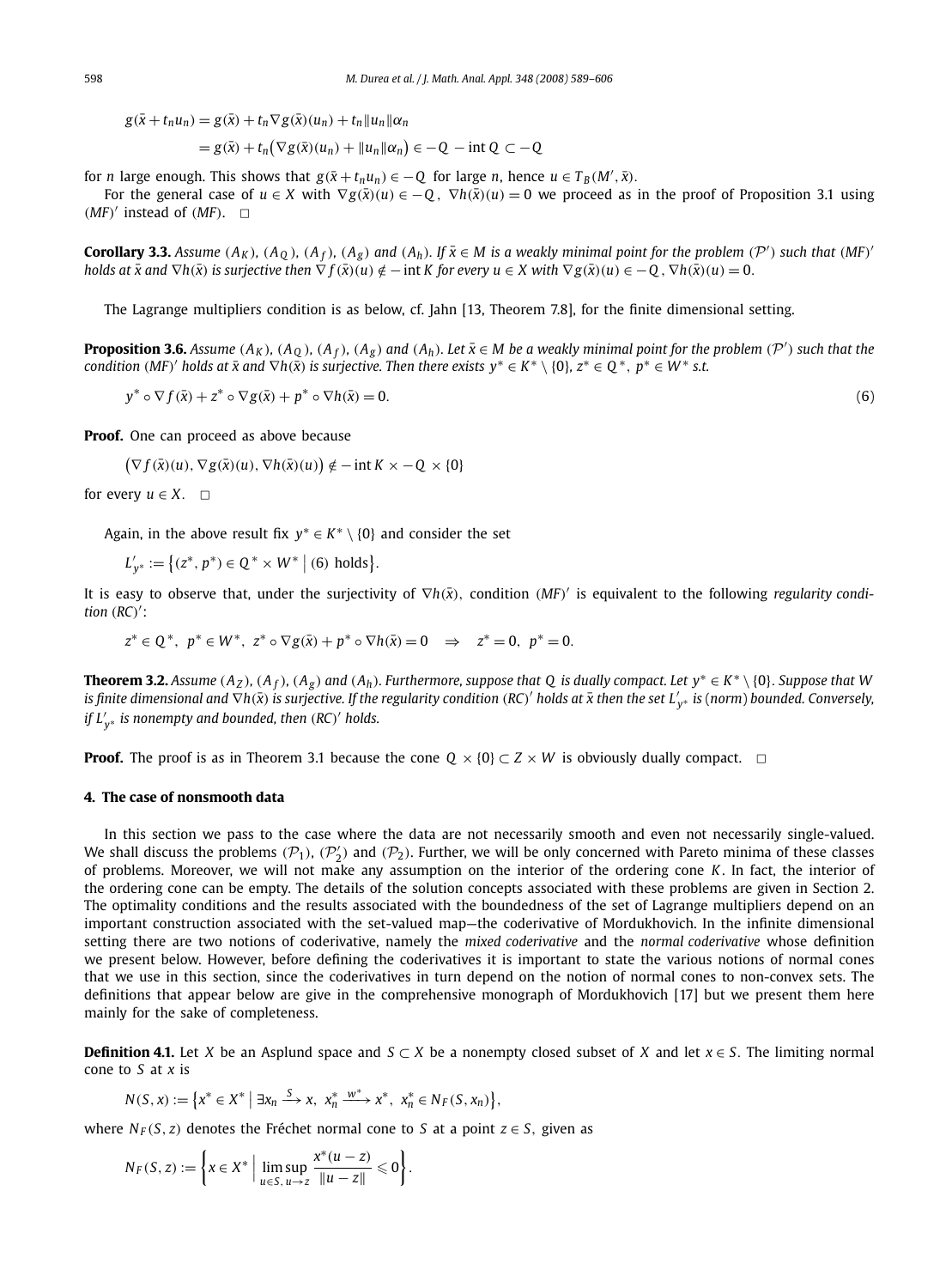It is important to note that the Fréchet normal cone is always convex and closed in the strong topology in  $X^*$  and hence it is *weak*<sup>∗</sup> -closed in *X* ∗ if *X* is reflexive. Further, the limiting normal cone needs not to be closed in the norm topology even in the setting of a Hilbert space. See [17] for details.

In order to define the two coderivative notions of Mordukhovich (see, for example [17]) one needs to define another fundamental construction, namely the Fréchet coderivative. We would like to stress that all the spaces involved in this section are Asplund spaces.

**Definition 4.2.** Let  $F : X \rightrightarrows Y$  be a set-valued map. Then the Fréchet coderivative of *F* at  $(\bar{x}, \bar{y}) \in \text{Gr } F$  is defined as the  $\hat{D}^*F(\bar{x},\bar{y}):Y^*\rightrightarrows X^*$  such that

$$
\hat{D}^*F(\bar{x}, \bar{y})(y^*) = \left\{x^* \in X^* \mid (x^*, -y^*) \in N_F(\text{Gr } F, (\bar{x}, \bar{y}))\right\}.
$$

**Definition 4.3.** Let  $F : X \rightrightarrows Y$  be a set-valued map. Then the mixed coderivative of *F* at  $(\bar{x}, \bar{y}) \in G \cap F$  is a set-valued map  $D_M^* : Y^* \rightrightarrows X^*$  given as

$$
D_M^* F(\bar{x}, \bar{y}) (\bar{y}^*) = \limsup_{(x, y) \to (\bar{x}, \bar{y}), y^* \to \bar{y}^*} \hat{D}^* F(x, y) (y^*).
$$

This means that the mixed coderivative is a collection of  $\bar{x}^* \in X^*$  such that there are sequences  $(x_k, y_k, y_k^*) \to (\bar{x}, \bar{y}, \bar{y}^*)$  and  $x_k^* \xrightarrow{w^*} \bar{x}^*$  with  $(x_k, y_k) \in \text{Gr } F$  and  $x_k^* \in \hat{D}^* F(x, y)(y_k^*).$ 

**Definition 4.4.** Let  $F : X \rightrightarrows Y$  be a set-valued map. Then the normal coderivative of *F* at  $(\bar{x}, \bar{y}) \in \mathbb{G}rF$  is a set-valued map  $D_N^*: Y^* \rightrightarrows X^*$  given as

$$
D_N^* F(\bar{x}, \bar{y})(\bar{y}^*) = \limsup_{(x, y) \to (\bar{x}, \bar{y}), y^* \xrightarrow{W^*} \bar{y}^*} \hat{D}^* F(x, y)(y^*).
$$

This means that the normal coderivative is a collection of  $\bar{x}^* \in X^*$  such that there are sequences  $(x_k, y_k) \to (\bar{x}, \bar{y})$  and  $(x_k^*, y_k^*) \xrightarrow{w^*} (\bar{x}^*, \bar{y}^*)$  with  $(x_k, y_k) \in \text{Gr } F$  and  $x_k^* \in \hat{D}^*F(x, y)(y_k^*)$ . The normal coderivative can also be equivalently represented as

$$
D_N^* F(x, y)(y^*) := \{x^* \in X^* \mid (x^*, -y^*) \in N(\text{Gr } F, (x, y))\}.
$$

When  $F: X \to Y$  is a single-valued mapping then we denote the mixed and normal coderivatives as  $D_M^* F(\bar{x})(y^*)$  and  $D_N^*F(\bar{x})(y^*)$ , respectively. Observe that the major difference in the definition of the mixed coderivative and normal coderivative is in the manner in which  $y_k^*$  converges to  $\bar{y}^*$ . In case of the mixed derivative the convergence is in the norm topology, while in the case of the normal coderivative the convergence is in the *weak*<sup>∗</sup>-star topology. It is clear that if *X* and *Y* are finite dimensional spaces both notions of coderivative coincide. Moreover, all the three coderivatives mentioned above are positively homogenous set-valued maps. A set-valued map *F* : *X* ⇒ *Y* is said to be positively homogeneous if α*F* (*x*) ⊂ *F* (α*x*), with  $\alpha > 0$ . Further, it is clear that for any  $y^* \in Y^*$  one has

$$
\hat{D}F(\bar{x}, \bar{y})(y^*) \subset D_M^*F(\bar{x}, \bar{y})(y^*) \subset D_N^*F(\bar{x}, \bar{y})(y^*).
$$
\n(7)

If  $f: X \to Y$  is continuously Fréchet differentiable at  $\bar{x}$  then one has from Theorem 1.38 in Mordukhovich [17] the following fact:

$$
D_M^* f(\bar{x})(y^*) = D_N^* f(\bar{x})(y^*) = \left\{ \nabla f(\bar{x})^* y^* \right\}, \quad \forall y^* \in Y^*,
$$
\n(8)

where  $\nabla f(\bar{x})^*$  denotes the adjoint operator associated with  $\nabla f(\bar{x})$ . However, keeping in view of the notations already used in Section 3 we can express  $\nabla f(\bar{x})^* y^*$  equivalently as  $y^* \circ \nabla f(\bar{x})$ , i.e.,  $\nabla f(\bar{x})^* y^* = y^* \circ \nabla f(\bar{x})$ .

There are two-regularity notions which will play an important role in the sequel. A set-valued map  $F : X \rightrightarrows Y$  is called *N*-regular at  $(\bar{x}, \bar{y})$  if

$$
D_N^*F(\bar{x}, \bar{y}) = \hat{D}^*F(\bar{x}, \bar{y}),
$$

and *F* is called *M*-regular at  $(\bar{x}, \bar{y})$  if

$$
D_M^* F(\bar{x}, \bar{y}) = \hat{D}^* F(\bar{x}, \bar{y}).
$$

It is clear from (7) that if *F* is *N*-regular then it is also *M*-regular though the converse may not hold. If *F* is *N*-regular, then one has

$$
\hat{D}F(\bar{x}, \bar{y})(y^*) = D_M^*F(\bar{x}, \bar{y})(y^*) = D_N^*F(\bar{x}, \bar{y})(y^*).
$$
\n(9)

Further, *N*-regularity can also be equivalently stated as

$$
N(\text{Gr } F, (\bar{x}, \bar{y})) = \hat{N}(\text{Gr } F, (\bar{x}, \bar{y})).
$$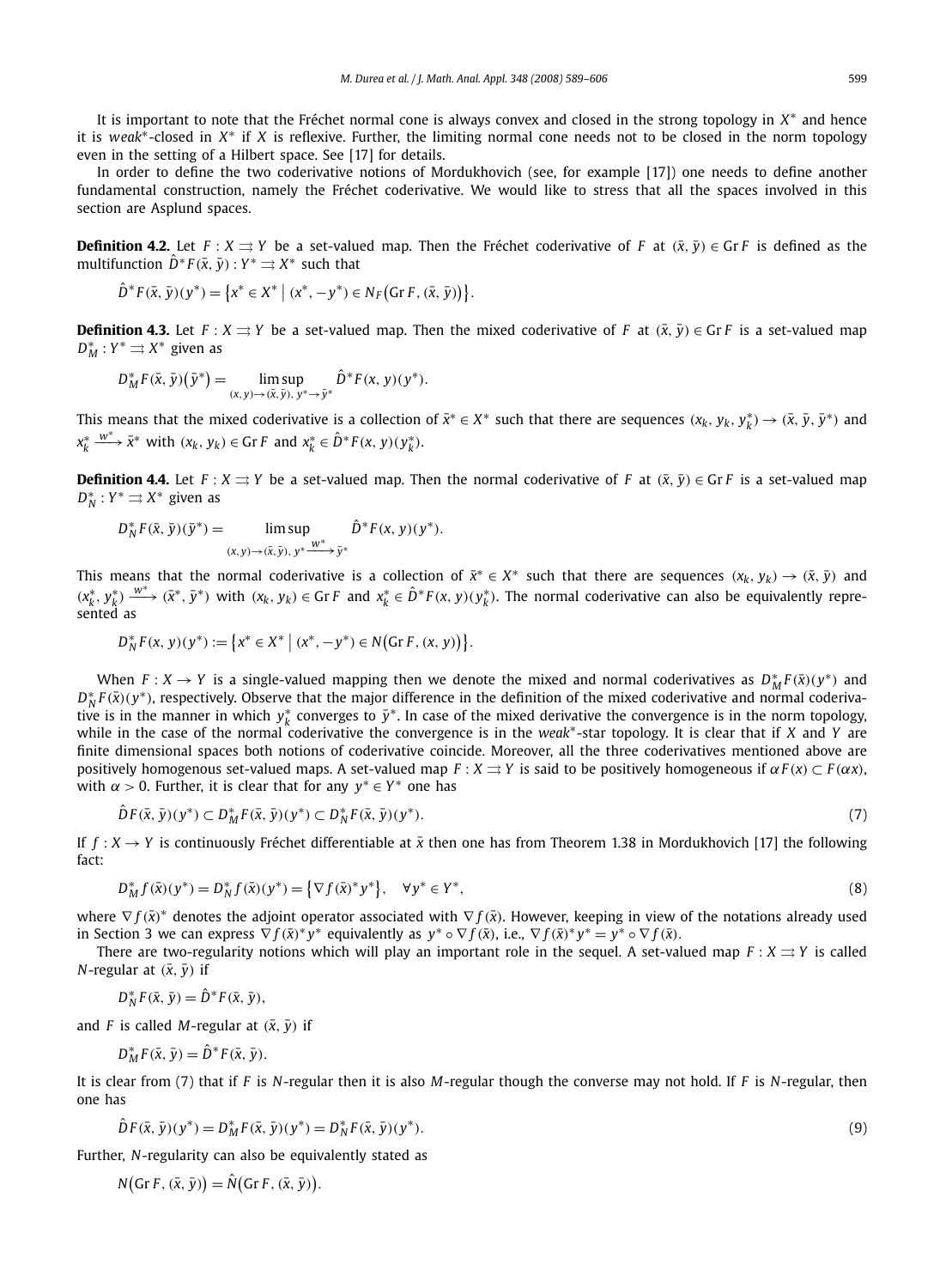It is well known that locally Lipschitz functions play a major role in optimization theory, see for example Clarke [5]. Thus it is natural expect a generalization of the notion of locally Lipschitz functions in the setting of set-valued mappings. In fact there are two concepts, namely, the pseudo-Lipschitz set-valued maps and Lipschitz set-valued maps. We present the definition of these two well-known concepts.

**Definition 4.5.** A set-valued map  $F : X \rightrightarrows Y$  is called pseudo-Lipschitz at a point  $(\bar{x}, \bar{y}) \in GF$  if there exist a positive number *L* > 0 and some neighborhoods *U* of  $\bar{x}$  and *V* of  $\bar{y}$  s.t. for every *x*, *u*  $\in$  *U* one has:

$$
F(x) \cap V \subset F(u) + L ||x - u|| U_Y.
$$

When  $V = Y$  then *F* is said to be a Lipschitz set-valued map relative to the set *U*. When *F* is single-valued map and Lipschitz in the above sense then we say that *f* is locally Lipschitz at  $\bar{x}$  or Lipschitz around  $\bar{x}$ .

We shall now provide an interesting characterization of the pseudo-Lipschitz property of a set-valued map *F* in terms of its normal coderivative through the following lemma which play a pivotal role in the sequel. The simple proof of this lemma is a direct application of Theorem 1.38 in Mordukhovich [17] and *N*-regularity.

**Lemma 4.1.** *Let*  $F : X \rightrightarrows Y$  *be a set-valued map and let*  $(\bar{x}, \bar{y}) \in GrF$ *. Let* F *be pseudo-Lipschitz and N-regular, then* 

 $D_N^* F(\bar{x}, \bar{y}) (0) = \{0\}.$ 

Now, we present some robust optimality conditions in terms of the normal coderivative for  $(\mathcal{P}_1)$  and  $(\mathcal{P}'_2)$ .

**Theorem 4.1.** *(See [19, Corollary 4.1] and see also [8, Corollary 3.4].) Suppose that X, Y are Asplund spaces,*  $(\bar{x}, \bar{y})$  *is a Pareto minimum point for*  $(P_1)$  and F is pseudo-Lipschitz at  $(\bar{x}, \bar{y})$ . If K is dually compact, then there exists  $y^* \in K^*$ ,  $||y^*|| = 1$  s.t.

 $0 \in D_N^* F(\bar{x}, \bar{y})(y^*) + N(S, \bar{x}).$ 

Since in finite dimensions every closed convex cone is dually compact, one has the following result.

**Corollary 4.1.** *Suppose that X and Y are finite dimensional spaces,*  $(\bar{x}, \bar{y})$  *is a Pareto minimum point for*  $(\mathcal{P}_1)$  *and F is pseudo-Lipschitz at*  $(\bar{x}, \bar{y})$ *. Then there exists*  $y^* \in K^*$ ,  $||y^*|| = 1$  *s.t.* 

 $0 \in D_N^* F(\bar{x}, \bar{y})(y^*) + N(S, \bar{x}).$ 

Now, we shall focus our attention on the problem  $(\mathcal{P}'_2)$ .

**Theorem 4.2.** (See [19, Theorem 4.3].) Suppose that X, Y , Z are Asplund spaces and  $(\bar{x}, \bar{y})$  is a Pareto minimum point for  $(\mathcal{P}'_2)$ . If F is  $p$ seudo-Lipschitz at  $(\bar{x},\bar{y})$  and  $g$  is locally Lipschitz, and both K and Q are dually compact, then there exist  $y^* \in K^*$  and  $z^* \in \mathbb{Q}^*$  with  $||y^*|| + ||z^*|| = 1$  *s.t.* 

 $0 \in D_N^* F(\bar{x}, \bar{y})(y^*) + D_N^* g(\bar{x})(z^*)$ ).  $(10)$ 

Now, if *g* is continuously Fréchet differentiable then using (8) and Theorem 4.2 we get the following proposition.

**Proposition 4.1.** Suppose that X, Y are Asplund spaces,  $(\bar{x}, \bar{y})$  is a Pareto minimum point for  $(\mathcal{P}'_2)$ , F is pseudo-Lipschitz at  $(\bar{x}, \bar{y})$ *and g is continuously Fréchet differentiable at x*¯. *Let K and Q be dually compact. Then there exists y*<sup>∗</sup> ∈ *K* ∗ *and z*<sup>∗</sup> ∈ *Q* <sup>∗</sup> *with*  $||y^*|| + ||z^*|| = 1$  *s.t.* 

$$
-z^* \circ \nabla g(\bar{x}) \in D_N^* F(\bar{x}, \bar{y})(y^*).
$$

).  $(11)$ 

The elements y<sup>\*</sup> and *z*<sup>\*</sup> are the Lagrange multipliers for our problem. The question which arise in the context of our discussion is when the set

 $L_{y^*} = \{z^* \in \mathbb{Q}^* \mid (11) \text{ holds}\}\$ 

is nonempty and bounded for an  $y^* \in K^* \setminus \{0\}$ . The answer is provided in the next result under some regularity assumptions on *F* .

 ${\bf Theorem 4.3.}$  Let  $X,Y,Z$  be reflexive Banach spaces and  $(\bar{x},\bar{y})$  be a Pareto minimum point for  $(\mathcal{P}'_2)$ . Suppose that F is pseudo-Lipschitz and N-regular at  $(\bar{x}, \bar{y})$ , g is continuously Fréchet differentiable at  $\bar{x}$ , *K* and *Q* are dually compact and the following constraint *qualification condition holds*:

$$
z^* \in \mathbb{Q}^*, \ z^* \circ \nabla g(\bar{x}) = 0 \quad \Rightarrow \quad z^* = 0. \tag{12}
$$

*Then there exists*  $y^* \in K^*$ ,  $||y^*|| = 1$  *s.t.*  $L_{y^*}$  *is nonempty and bounded.*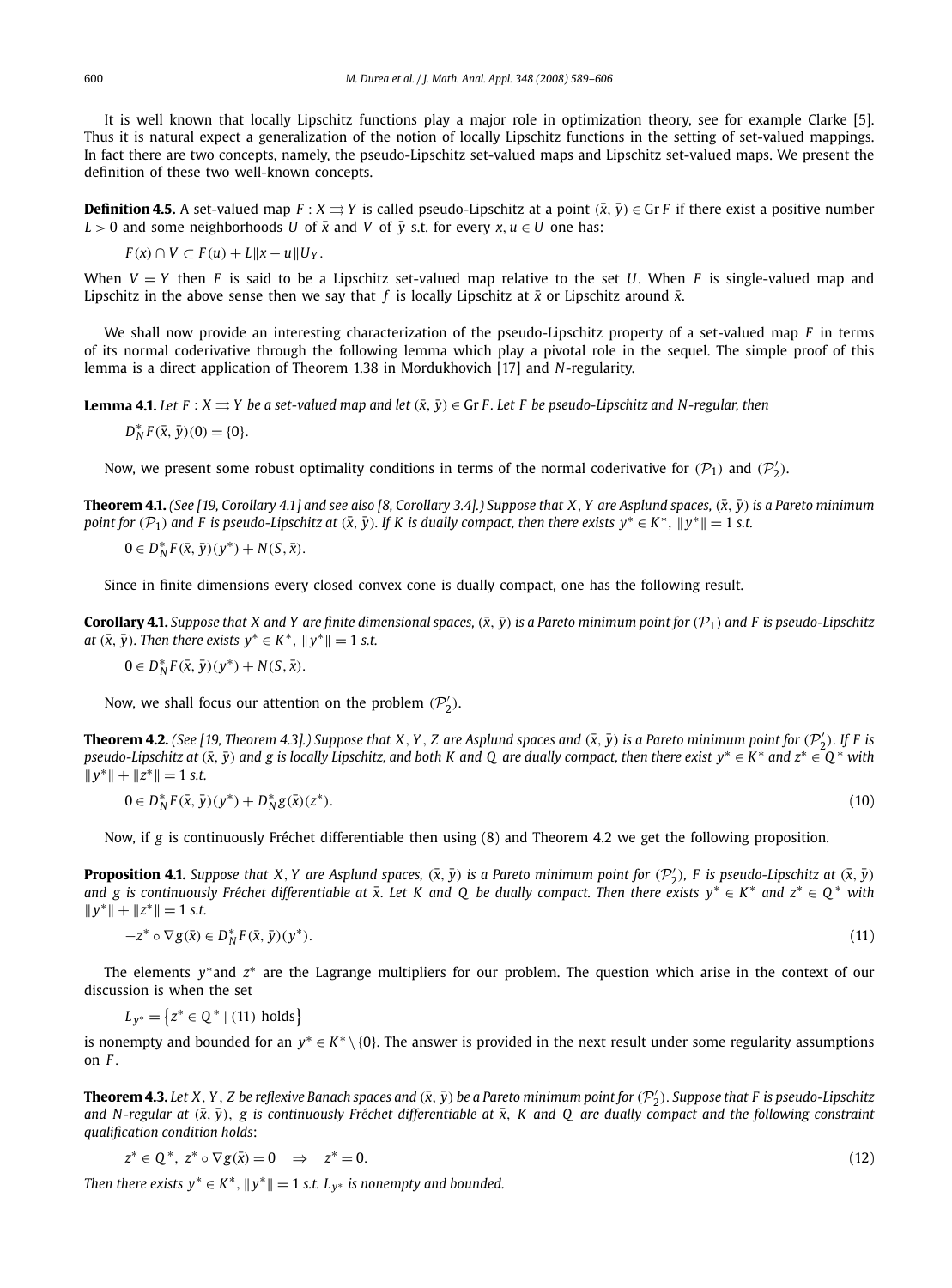**Proof.** Proposition 4.1 ensures the existence of some  $y^* \in K^*$ ,  $z^* \in Q^*$  with  $||y^*|| + ||z^*|| = 1$  s.t.  $-z^* \circ \nabla g(\bar{x}) \in Q$  $D_N^* F(\bar{x}, \bar{y})(y^*)$ . If  $y^* = 0$ , since *F* is pseudo-Lipschitz and *N*-regular at  $(\bar{x}, \bar{y})$  from Lemma 4.1 we have

$$
D_N^* F(\bar{x}, \bar{y})(0) = \{0\},\,
$$

whence  $-z^* \circ \nabla g(\bar{x}) = 0$ . The constraint qualification condition (12) implies  $z^* = 0$ , a contradiction. Therefore,  $y^* \neq 0$  and  $L_{y^*}$  is nonempty. Suppose, by contradiction, that there exists a sequence  $(z_n^*)\subset L_{y^*}$  with  $\|z_n^*\|\to+\infty$ . Therefore, for every natural *n*,

$$
-z_n^* \circ \nabla g(\bar{x}) \in D_N^* F(\bar{x}, \bar{y})(y^*),
$$

hence

$$
(-z_n^* \circ \nabla g(\bar{x}), -y^*) \in N(\text{Gr } F, (\bar{x}, \bar{y})).
$$

Consequently,

$$
\left(\left\|z_{n}^{*}\right\|^{-1}\left(-z_{n}^{*}\circ\nabla g(\bar{x})\right),-\left\|z_{n}^{*}\right\|^{-1}y^{*}\right)\in N(\text{Gr }F, (\bar{x}, \bar{y})).
$$

It is clear that  $-||z_n^*||^{-1}y^* \to 0$  while, using the dually compactness of  $Q$ ,

$$
\|z_n^*\|^{-1}(-z_n^*\circ \nabla g(\bar{x}))\xrightarrow{w^*} z^*\circ \nabla g(\bar{x})
$$

with  $z^* \in Q^* \setminus \{0\}$  (note that  $(A_Z)$  holds, because Z is a reflexive Banach space). On the other hand, the *N*-regularity of F at  $(\bar{x}, \bar{y})$  ensures the closedness (in the product topology of strong topologies) and the convexity of *N*(Gr *F* ,  $(\bar{x}, \bar{y})$ ). Since *X*, *Y* are reflexive Banach spaces, *N*(Gr *F* , ( $\bar{x}$ ,  $\bar{y}$ )) is closed in  $w^* \times w^*$  topology. So,

$$
(-z^* \circ \nabla g(\bar{x}), 0) \in N\big(\text{Gr } F, (\bar{x}, \bar{y})\big),
$$

i.e.

$$
-z^*\circ\nabla g(\bar x)\in D_N^*F(\bar x,\bar y)(0).
$$

Again, since *F* is pseudo-Lipschitz and *N*-regular at  $(\bar{x}, \bar{y})$ , Lemma 4.1 implies

$$
D_N^*F(\bar{x}, \bar{y})(0) = \{0\},\,
$$

whence

 $-z^* \circ \nabla g(\bar{x}) = 0.$ 

In our assumptions, this would imply  $z^* = 0$ , which is a contradiction. The proposition is proved.  $\Box$ 

We make use of Theorem 4.2 in order to study the problem of the nonemptiness and boundedness of the set  $L'_{y^*} :=$ { $z^*$  ∈  $Q^*$  | (10) holds} for an element  $y^*$  ∈  $K^*$ ,  $||y^*|| = 1$ .

**Theorem 4.4.** Let X, Y, Z be reflexive Banach spaces and  $(\bar{x},\bar{y})$  be a Pareto minimum point for  $(\mathcal{P}'_2)$ . Suppose that F is pseudo-*Lipschitz and N-regular at*  $(\bar{x}, \bar{y})$  *and g is locally Lipschitz at*  $\bar{x}$  *and N - regular at*  $(\bar{x}, g(\bar{x}))$ . *If both K and Q are dually compact and the following constraint qualification condition holds*

*z*<sup>\*</sup> ∈ *Q*<sup>\*</sup>, 0 ∈ *D*<sub>N</sub><sup>\*</sup>*g*( $\bar{x}$ )(*z*<sup>\*</sup>) ⇒ *z*  $* = 0$  (13)

then there exists  $y^* \in K^*$ ,  $||y^*|| = 1$  s.t.  $L'_{y^*}$  is nonempty and bounded.

**Proof.** Theorem 4.2 ensures the existence of some  $y^* \in K^*$  and  $z^* \in Q^*$  with  $||y^*|| + ||z^*|| = 1$  s.t.

 $0 \in D_N^* F(\bar{x}, \bar{y})(y^*) + D_N^* g(\bar{x})(z^*)$ .

Now suppose that  $y^* = 0$ , hence  $z^* \neq 0$ . Then since *F* is pseudo-Lipschitz and *N*-regular at  $(\bar{x}, \bar{y})$ , one has that  $D_N^* F(\bar{x}, \bar{y})(y^*) = \{0\}$ . Accordingly, relation (10) can be written down as

$$
0\in D^*_Ng(\bar x)(z^*)
$$

and in our constraint qualification condition we get  $z^* = 0$ , a contradiction. We conclude that there exists  $y^* \in K^*$ ,  $||y^*|| = 1$ s.t.  $L'_{y^*}$  is nonempty. Suppose, by contradiction, that there exists a sequence  $(z_n^*) \subset L'_{y^*}$  with  $||z_n^*|| \to +\infty$ . Therefore, for every natural *n* one has:

 $0 \in D_N^* F(\bar{x}, \bar{y})(y^*) + D_N^* g(\bar{x})(z_n^*)$ .

Since the normal coderivative is a positively homogenous set-valued map we have

$$
0\in D_N^*F(\bar{x},\bar{y})\big(\left\|z_n^*\right\|^{-1}y^*\big)+D_N^*g(\bar{x})\big(\left\|z_n^*\right\|^{-1}z_n^*\big).
$$

$$
(13)
$$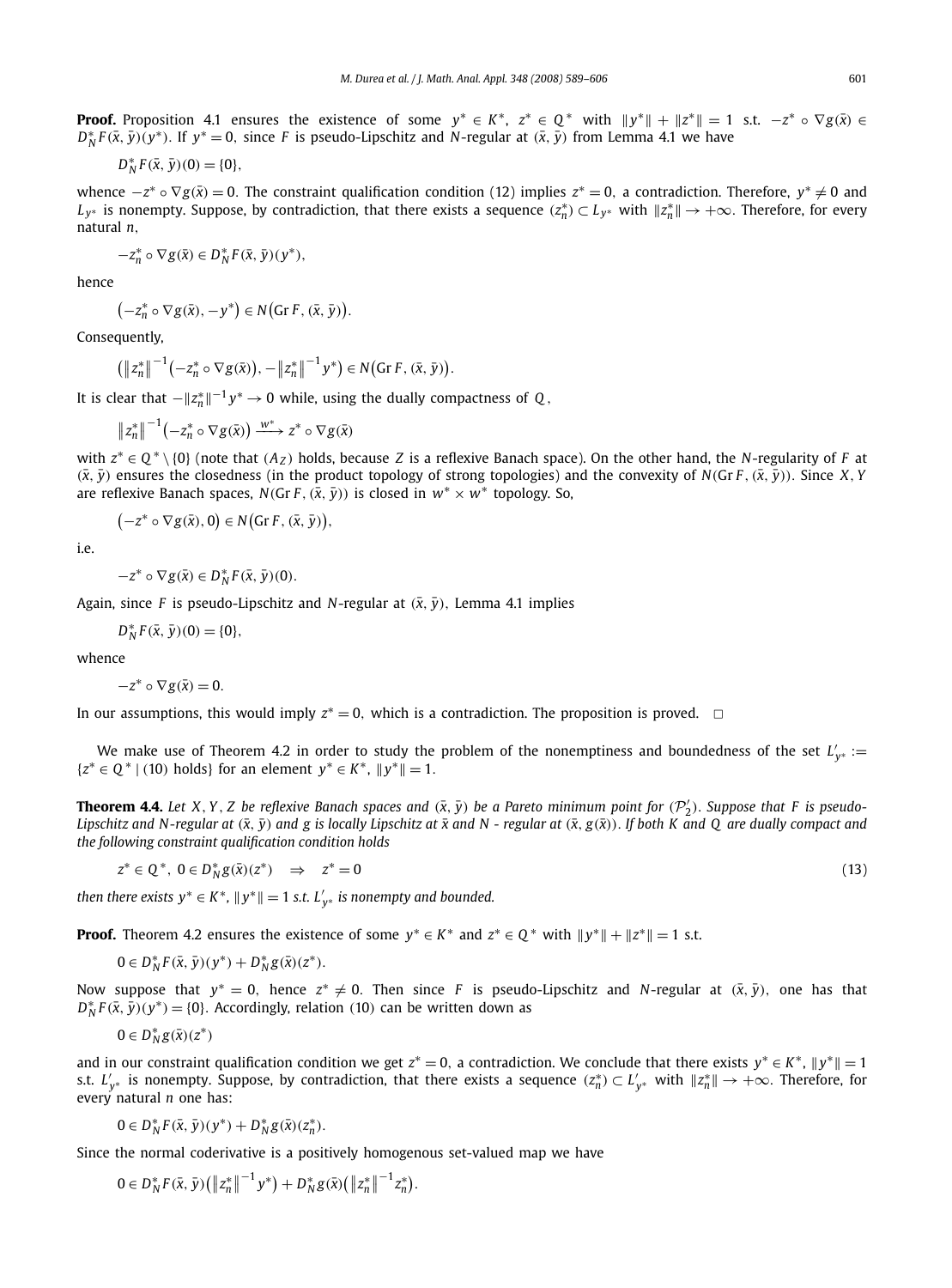Therefore, there exists  $(u_n^*) \in X^*$  s.t., for every *n*,

$$
u_n^* \in D_N^* F(\bar{x}, \bar{y}) \big( \big\| z_n^* \big\|^{-1} y^* \big); \qquad -u_n^* \in D_N^* g(\bar{x}) \big( \big\| z_n^* \big\|^{-1} z_n^* \big).
$$

This means,

$$
(u_n^*, -||z_n^*||^{-1}y^*) \in N(\text{Gr } F, (\bar{x}, \bar{y})); \qquad (-u_n^*, ||z_n^*||^{-1}z_n^*) \in N(\text{Gr } g, (\bar{x}, g(\bar{x}))).
$$

Of course, the sequences  $(\|z_n^*\|^{-1}y^*)$  and  $(\|z_n^*\|^{-1}z_n^*)$  are bounded and pseudo-Lipschitzianity of *F* ensure that  $(u_n^*)$  is bounded too. So, we can suppose that  $u_n^* \xrightarrow{w^*} u \in X^*$ . Dual compactness of *Q* allows us to write that  $||z_n^*||^{-1}z_n^* \xrightarrow{w^*} z^* \in$  $Q^* \setminus \{0\}$ . Clearly,  $(\|z^*_n\|^{-1}y^*) \to 0$ . The same argument as in the proof of the preceding result gives

$$
(u^*, 0) \in N\big(\text{Gr } F, (\bar{x}, \bar{y})\big); \qquad (-u^*, z^*) \in N\big(\text{Gr } g, (\bar{x}, g(\bar{x})\big)\big),
$$

i.e.

$$
0 \in D_N^* F(\bar{x}, \bar{y})(0) + D_N^* g(\bar{x})(z^*).
$$

The final argument is as above:  $D_N^*F(\bar{x}, \bar{y})(0)$  consists only of 0 and then  $0 \in D_N^*g(\bar{x})(z^*)$  which implies  $z^* = 0$ . This is a contradiction and the thesis is proved.  $\Box$ 

We will now focus on the problem ( $\mathcal{P}_2$ ). Let us note that the problem ( $\mathcal{P}_2$ ) is the most studied problem in the literature on set-valued optimization. In order to make the exposition simple and in order to reduce the technical complication that may arise in the setting of an Asplund space we shall present our results for the problem  $(\mathcal{P}_2)$  in the finite dimensional setting. In particular, we shall assume that  $X=\mathbb{R}^n$ ,  $Y=\mathbb{R}^m$  and  $Z=\mathbb{R}^k$ . Thus in this setting in the problem  $(\mathcal{P}_2)$  we have  $F:\mathbb{R}^n \rightrightarrows \mathbb{R}^m$  and  $G:\mathbb{R}^n \rightrightarrows \mathbb{R}^k$ . In Ng and Zheng [19] the main focus was the problem  $(\mathcal{P}'_2)$ . Thus, the following result will be an improvement of the results presented in Ng and Zheng [19] at least in the finite dimensional setting. Let us begin by presenting the notion of inner-semicompactness of a set-valued map around a reference point. A set-valued mapping  $S:\mathbb{R}^n\to\mathbb{R}^m$  is said to be inner-semicompact at  $\bar{x}$  if for every sequence  $x_k\to\bar{x}$  there is a sequence  $y_k\in S(x_k)$  which has a convergent subsequence. For example if *S* is uniformly bounded (local boundedness) at *x*¯ then *S* is inner-semicompact at  $\bar{x}$ . By uniform boundedness or local boundedness at  $\bar{x}$  we mean that there exists a neighborhood *U* of  $\bar{x}$  and a positive number *M* such that for all  $x \in U$  we have  $||y|| \le M$  for all  $y \in S(x)$ . Also we use in the following result the notion of the kernel of a set-valued map *S* denoted by ker *S* which simply is the collection of those elements  $x \in \mathbb{R}^n$  such that  $0 \in S(x)$ .

**Theorem 4.5.** *Consider the problem* ( $\mathcal{P}_2$ ) *and let* ( $\bar{x}$ ,  $\bar{y}$ )  $\in$  Gr *F be a Pareto minimum of* ( $\mathcal{P}_2$ )*. Assume that F* is pseudo-Lipschitz at  $(\bar{x}, \bar{y})$  and  $G(\bar{x})$  is compact. Further assume that the mapping  $x \mapsto G(x) \cap (-Q)$  is inner-semicompact at  $\bar{x}$ . Moreover, assume that the *following qualification condition hold true: for any*  $y \in G(\bar{x}) \cap (-Q)$  *one has* 

$$
N(-Q, y) \cap \ker D_N^* G(\bar{x}, y) = \{0\}.
$$
\n<sup>(14)</sup>

*Then there exist y*<sup>∗</sup> ∈ *K*<sup>∗</sup> *with*  $||y$ <sup>∗</sup> $|| = 1$ ,  $\hat{y} \in G(\bar{x}) \cap (-Q)$  and  $z$ <sup>∗</sup> ∈ *N*(−*Q* ,  $\hat{y}$ ) *such that* 

$$
0 \in D_N^* F(\bar{x}, \bar{y})(y^*) + D_N^* G(\bar{x}, \hat{y})(z^*).
$$
\n(15)

**Proof.** Since  $(\bar{x}, \bar{y})$  is a Pareto minimum and we are in a finite dimensional setting, from Corollary 4.1, we have that there exists  $y^* \in K^*$  with  $||y^*|| = 1$  such that

 $0 \in D_N^* F(\bar{x}, \bar{y})(y^*) + N(G^{-1}(-Q), \bar{x}).$ 

Thus, the proof would be complete if we compute  $N(G^{-1}(-Q), \bar{x})$ . This will be done by applying Theorem 3.8 in Mordukhovich [17]. The qualification conditions in the statement of the theorem imply the qualification conditions in Theorem 3.8 of [17]. Hence, from Theorem 3.8 in [17] we have

$$
N(G^{-1}(-Q), \bar{x}) \subset \bigcup \{ D_N^* G(\bar{x}, y')(w^*) \mid w^* \in N(-Q, y'), y' \in G(\bar{x}) \cap (-Q) \}.
$$

Hence there exist  $\hat{y} \in F(\bar{x}) \cap (-Q)$  and  $z^* \in N(-Q, \hat{y})$  such that

$$
0 \in D_N^* F(\bar{x}, \bar{y})(y^*) + D_N^* G(\bar{x}, \hat{y})(z^*).
$$

This proves the result.  $\square$ 

The vectors  $y^*$  and  $z^*$  are the Lagrange multipliers associated with the problem  $(\mathcal{P}_2)$ . Our aim is to see under what conditions the set of Lagrange multipliers for the problem  $(\mathcal{P}_2)$  remains bounded. It suffices to study the following set for  $y^* \in K^*$  with  $||y^*|| = 1$ :

 $L_{y^*}^{\circ} = \{ z^* \in \mathbb{R}^k \mid \exists \hat{y} \in G(\bar{x}) \cap (-Q), \text{ with } z^* \in N(-Q, \hat{y}) \text{ such that (15) holds} \}.$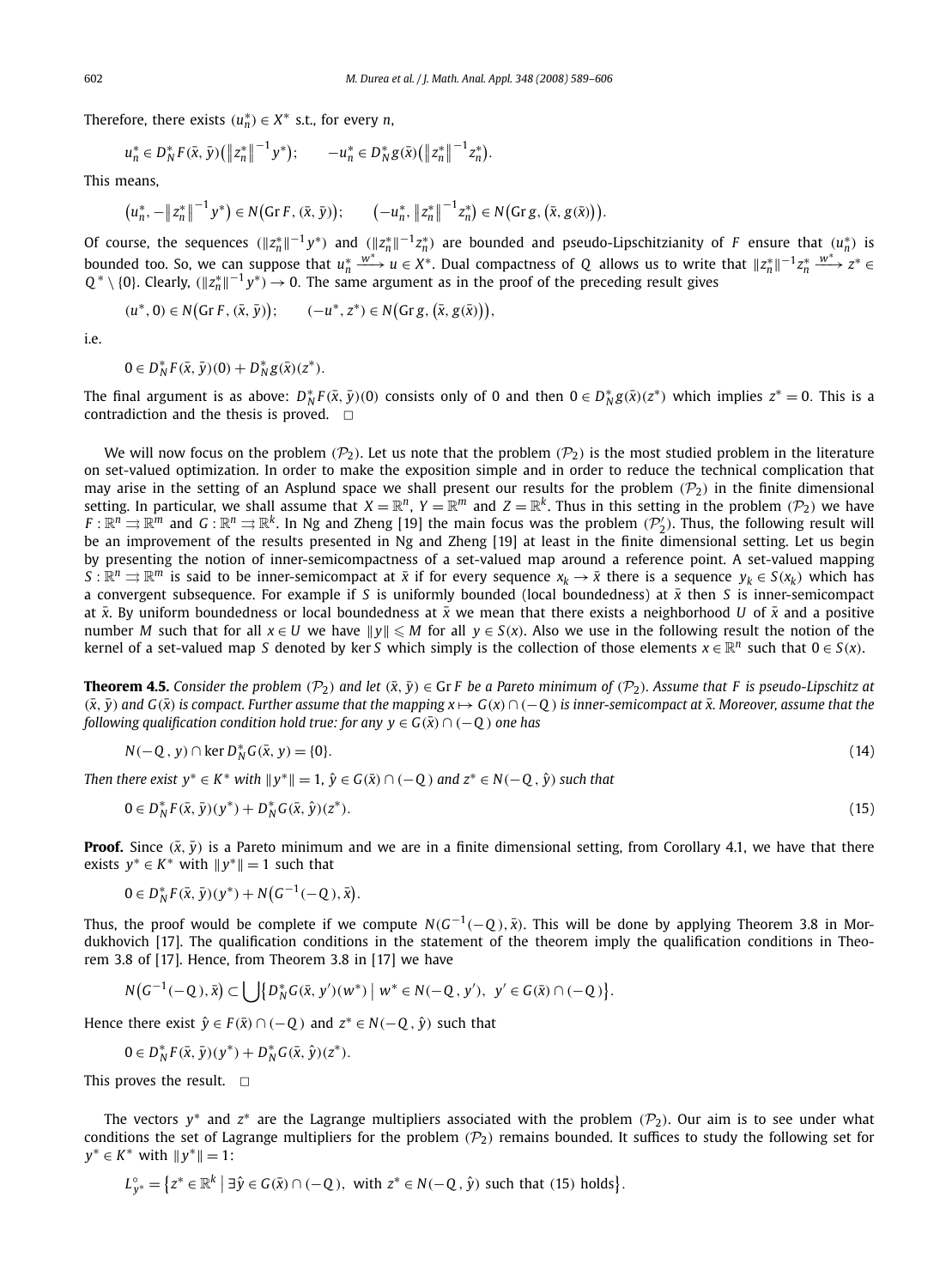Of course the set  $L_{y^*}^{\circ}$  do depend on the point  $(\bar{x}, \bar{y})$ . It is easy to observe that the qualification condition in the above theorem can also be equivalently written as follows: for any  $\hat{y} \in G(\bar{x}) \cap (-Q)$  and  $z^* \in N(-Q, \hat{y})$ 

$$
0\in D_N^*G(\bar x,\hat y)(z^*)\quad\Rightarrow\quad z^*=0.
$$

In the following result we state the condition under which the set  $L_{y^*}^{\circ}$  is bounded.

**Theorem 4.6.** Let us consider the problem  $(\mathcal{P}_2)$ . Let  $(\bar{x}, \bar{y}) \in \text{Gr } F$  be Pareto minimum for  $(\mathcal{P}_2)$ . Further assume that F is pseudo-*Lipschitz at* ( $\bar{x}$ ,  $\bar{y}$ ) and G is pseudo-Lipschitz at each ( $\bar{x}$ ,  $y$ ) with  $y \in G(\bar{x})$ . Assume further that  $G(\bar{x})$  is compact. Also assume that *x*  $\mapsto$  *G*(*x*) ∩ (−*Q*) *is inner-semicompact and for any y* ∈ *G*( $\bar{x}$ ) ∩ (−*Q*) *one has* 

$$
N(-Q, y) \cap \ker D_N^* G(\bar{x}, y) = \{0\}.
$$
\n<sup>(16)</sup>

*Then there exists*  $y^* ∈ K^*$  *with*  $||y^*|| = 1$  *s.t.*  $L_{y^*}^\circ$  *is a nonempty and bounded set.* 

**Proof.** By use of Theorem 4.5 there exists  $y^* \in K^*$  with  $||y^*|| = 1$  s.t.  $L_{y^*}^{\circ}$  is a nonempty set. Further, let us assume that  $L_{y^*}^{\circ}$ is not bounded. Thus there exists a sequence  $\{z_n^*\}\subset L_{y^*}^\circ$  such that  $\|z_n^*\| \to \infty$  as  $n\to\infty.$  Now from the definition of  $L_{y^*}^\circ$  for each *n* there exists  $\hat{y}_n \in G(\bar{x}) \cap (-Q)$  with  $z_n^* \in N(-Q, \hat{y}_n)$  such that

$$
0 \in D_N^* F(\bar{x}, \bar{y})(y^*) + D_N^* G(\bar{x}, \hat{y}_n)(z_n^*).
$$

Now consider the sequence  $\{\frac{z_n^*}{\|z_n^*\|}\}$ . It is clear that this sequence is bounded and has a cluster point, say  $z^*$ , with  $\|z^*\|=1$ . Now, noting the fact that the normal coderivative is a positively homogenous set-valued map, we have for each *n*

$$
0\in D_N^*F(\bar{x},\bar{y})\left(\frac{y_n^*}{\|z_n^*\|}\right)+D_N^*G(\bar{x},\hat{y}_n)\left(\frac{z_n^*}{\|z_n^*\|}\right).
$$

Hence, there exists an element  $u^* \in \mathbb{R}^n$  such that

$$
u_n^* \in D_N^*F(\bar{x}, \bar{y}) \left( \frac{y_n^*}{\|z_n^*\|} \right)
$$

and

$$
-u_n^* \in D_N^*G(\bar{x}, \hat{y}_n)\left(\frac{z_n^*}{\|z^*\|}\right).
$$

From the definition of the normal coderivative we have

$$
\left(u_n^*, -\frac{y^*}{\|z_n^*\|}\right) \in N\big(\text{Gr }F, (\bar{x}, \bar{y})\big)
$$

and

$$
\left(-u_n^*, -\frac{z_n^*}{\|z_n^*\|}\right) \in N\big(\text{Gr }G, (\bar{x}, \hat{y}_n)\big).
$$

It has been mentioned in Rockafellar and Wets [20] that in finite dimensions the pseudo-Lipschitz property is equivalent to the fact that the normal coderivative is locally bounded. Since *F* is pseudo-Lipschitz, it is clear that  $D_N^*F(\bar{x}, \bar{y})$  is locally bounded. The sequence  $\{\frac{y^*}{\|z^*\|}\}$  $\frac{y^*}{\|z^*_n\|}$ } converges to zero and thus, using the local boundedness of *D*<sup>\*</sup><sub>N</sub>F( $\bar{x}$ ,  $\bar{y}$ ), we conclude that the sequence  $\{u_n^*\}$  is bounded. Let  $u^*$  be a cluster point of the sequence. Further, as  $G(\bar{x})$  is compact and  $-Q$  is closed it is *clear that*  $G(\bar{x}) \cap (-Q)$  is compact and hence the sequence  $\{\hat{y}_n\}$  is bounded and thus have a cluster point, say,  $\hat{y}$ . Hence, as  $n \rightarrow \infty$ , we have

$$
(u^*,0) \in N\big(\text{Gr } F, (\bar{x}, \bar{y})\big)
$$

since the limiting normal cone is closed and we have

$$
(-u^*, z^*) \in N\big(\text{Gr }G, (\bar{x}, \hat{y})\big)
$$

since the limiting normal cone has a closed graph in finite dimensions. Thus, using the definition of the normal coderivative, we have

$$
0 \in D_N^* F(\bar{x}, \bar{y})(0) + D_N^* G(\bar{x}, \hat{y})(z^*).
$$

Since *F* is pseudo-Lipschitz and since the mixed coderivative and the normal coderivative coincide in finite dimensions we have (for example from Theorem 1.38 in [17] or Theorem 9.40 [20]) that

 $D_N^* F(\bar{x}, \bar{y}) (0) = \{0\}.$ 

).  $(17)$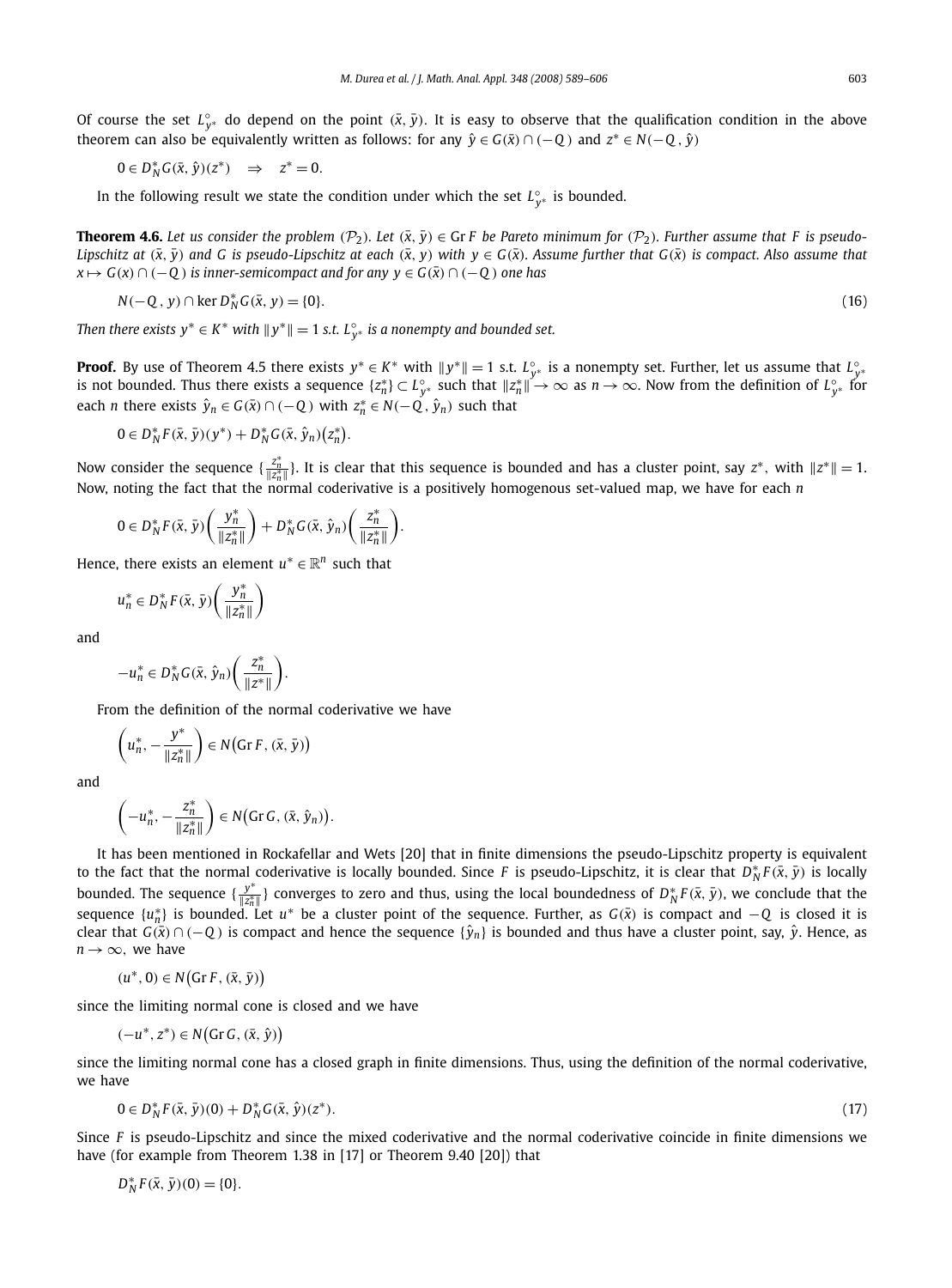Hence, from (17) we get

$$
0\in D_N^*G(\bar{x},\hat{y})(z^*),
$$

thus we have

 $z^* \in \text{ker } D_N^* G(\bar{x}, \hat{y}).$ 

Further, since  $z_n^* \in N(-Q, \hat{y}_n)$  we have that

$$
\frac{z_n^*}{\|z_n^*\|} \in N(-Q, \hat{y}_n).
$$

Again, since the limiting normal has a closed graph in finite dimensions we have that

*z* <sup>∗</sup> ∈ *N*(−*Q* , *y*ˆ).

Moreover, we know that  $||z^*|| = 1$  and hence  $z^* \neq 0$  and this contradicts (16). Hence the assertion is shown.  $\Box$ 

Till now in this section we have concentrated on the fact that at least the objective function in our analysis above is always a set-valued map. However, we can consider the map *F* above as single-valued map between the Asplund spaces *X* and *Y*. In the single-valued scenario let us represent *F* by *f*. Thus, for the usual nonsmooth-vector optimization problem we consider the problem  $(\mathcal{P})$  (see Section 2), now with locally Lipschitz data. The necessary optimality conditions for the single-valued nonsmooth vector optimization problem  $(P)$  can be easily derived from the results given in this section via the well-known scalarization formula (see Mordukhovich [17] for details). However, we shall state below the definition of the limiting subdifferential and scalarization rule. Since we are essentially interested in locally Lipschitz functions we shall mention the definition of the limiting subdifferential for a locally Lipschitz function. Let  $\phi: X \to \mathbb{R}$  be a locally Lipschitz function where as before *X* is an Asplund space. Then the limiting subdifferential or the Mordukhovich subdifferential of *f* at  $\bar{x} \in X$  is given as

$$
\partial \phi(\bar{x}) = \left\{ \xi \in X^* \mid (x^*, -1) \in N_{\text{epi}\phi}(\bar{x}, f(\bar{x}) \right\},\
$$

where epi $\phi$  denotes the epigraph of  $\phi$ . Note that this subdifferential was firstly introduced in [18]. Let us now consider the function  $f: X \to Y$ , where *X* and *Y* are Asplund spaces. For the scalarization formula to be compatible with the normal coderivative one needs to assume that the function  $f : X \to Y$  is strictly Lipschitzian at each point of *X*. We say that  $f: X \to Y$  is strictly Lipschitz at  $\bar{x}$  if it is locally Lipschitz there and if there is a neighborhood *V* of the origin in *X* such that the sequence of the differential quotient

$$
\frac{f(x_k + t_k v) - f(x_k)}{t_k}
$$

contains a norm convergent subsequence whenever one has  $v \in V$ ,  $x_k \to \bar{x}$ , and  $t_k \downarrow 0$ . Further, it is important to note that if *Y* is finite dimensional, then the notion of strict Lipschitzianess at  $\bar{x}$  coincides with the notion of locally Lipschitzianess at  $\bar{x}$ . It has been shown in [17, Chapter 3] that if  $f : X \to Y$  is strictly Lipschitz at  $\bar{x}$  then one has

$$
D_N^* f(\bar{x})(y^*) = \partial \langle y^*, f \rangle(\bar{x}), \quad \forall y^* \in Y^*.
$$

It is clear now that by the application of the above scalarization formula one can deduce necessary optimality conditions and sufficient conditions for the boundedness of the set of Lagrange multipliers for the problem  $(P)$  using the results from this section. Note that, since *f* is single-valued, the notion of pseudo-Lipschitz continuity coincides with the usual notion of Lipschitz continuity. If *f* is just locally Lipschitz one has

$$
D_M^* f(\bar{x})(y^*) = \partial \langle y^*, f \rangle(\bar{x}), \quad \forall y^* \in Y^*.
$$

So, if *f* is locally Lipschitz and *N*-regular, then

$$
D_N^* f(\bar{x})(y^*) = D_M^* f(\bar{x})(y^*) = \partial \langle y^*, f \rangle(\bar{x}), \quad \forall y^* \in Y^*.
$$
\n(18)

### **5. Application**

As an application we formulate a vector control approximation problem in general spaces and show the boundedness of the set of Lagrange multipliers of this problem applying Theorem 4.3. Suppose that *X*, *Y* and *W* are real Banach spaces; as in the preceding, *K* ⊂ *Y* is a closed convex cone. We introduce a vector-valued norm (see [13])  $\| \cdot \| : W \to K$  that for all *w*,  $w_1, w_2 \in W$  and for all  $\lambda \in \mathbb{R}$  satisfies:

1.  $||w|| = 0 \iff w = 0$ ;

- 2.  $\|\lambda w\| = |\lambda| \|w\|;$
- 3.  $||w_1 + w_2|| \in ||w_1|| + ||w_2|| K$ .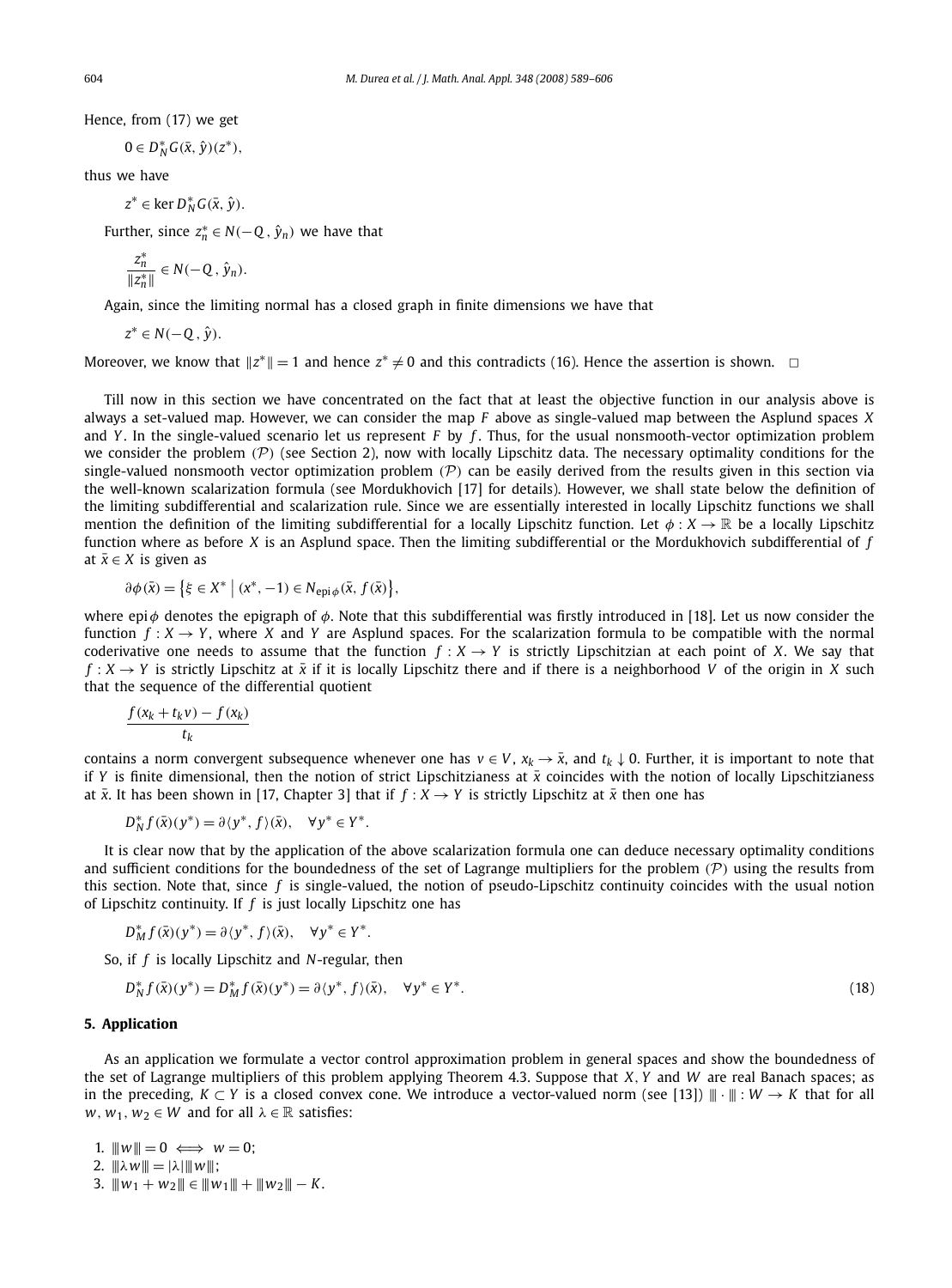A subdifferential (denoted by  $\partial^<$ ) for vector-valued functions was proposed by Jahn in [13] and for the particular case of above vector-valued norm  $\|\cdot\|$  it has the following form:

$$
\partial^{\leq} \|\cdot\|(\mathbf{w}_0) = \left\{ \mathbf{x}^* \in L(\mathbf{W}, Y) \; \middle| \; \mathbf{x}^*(\mathbf{w}_0) = \|\mathbf{w}_0\|, \; \|\mathbf{w}\| - \mathbf{x}^*(\mathbf{w}) \in K \; \forall \mathbf{w} \in \mathbf{W} \right\},\tag{19}
$$

where *L*(*W* , *Y* ) denotes the space of linear continuous operators from *W* into *Y* .

Sufficient conditions for  $\partial^<$  ||| + Ø are given by Jahn [13] (for instance that  $|\|\cdot|\|$  is continuous and *K* has the Daniell property which means that every decreasing net (i.e.,  $i\leqslant j$  implies  $x_j\leqslant x_i$ ) having a lower bound converges to its infimum). Suppose now that  $f: X \to Y$  is a locally Lipschitz function,  $A_i \in L(X, W)$  and  $\alpha_i \geq 0$   $(i = 1, \ldots, n)$ . Then we consider for

*x* ∈ *X* and  $a^i$  ∈ *W* (*i* = 1, ..., *n*) the vector-valued function

$$
h(x) := f(x) + \sum_{i=1}^{n} \alpha_i \| |A_i(x) - a^i\|
$$

and  $g: X \rightarrow Z$ , where *Z* is a normed space and *Q* is a closed convex cone in *Z*. Now, we study the vector control approximation problem

$$
(\mathcal{P}_{app}) \quad \min h(x), \quad \text{subject to } x \in X, \ g(x) \leqslant_{\mathbb{Q}} 0.
$$

**Theorem 5.1.** Let W, X, Y, Z be reflexive Banach spaces and let  $\bar{x}$  be a Pareto minimum point for  $(\mathcal{P}_{app})$ . Suppose that K and Q are *dually compact, g is continuously Fréchet differentiable on X,*  $\|\cdot\|$  *is locally Lipschitz, h is N-regular and the following constraint qualification condition holds*:

$$
z^* \in \mathbb{Q}^*, \ z^* \circ \nabla g(\bar{x}) = 0 \quad \Rightarrow \quad z^* = 0. \tag{20}
$$

Then there exists  $y^* \in K^*$ ,  $||y^*|| = 1$  s.t.  $L_{y^*} = \{z^* \in Q^* \mid -z^* \circ \nabla g(\bar{x}) \in \partial \langle y^*, h \rangle(\bar{x})\}$  is nonempty and bounded.

**Proof.** We apply Proposition 4.1. Taking into account that  $-z^* \circ \nabla g(\bar{x}) \in D_N^* h(\bar{x})(y^*)$  and so because of (18), under the assumption that *h* is locally Lipschitz and *N*-regular, we have

$$
-z^* \circ \nabla g(\bar{x}) \in D^*_{M}h(\bar{x})(y^*) = \partial \langle y^*, h \rangle(\bar{x}).
$$

Consequently, we get the result with Theorem 4.3.  $\Box$ 

## **6. Conclusions**

The aim of our paper was to show the boundedness of the set of Lagrange multipliers for vector optimization problems in infinite dimensional spaces. Corresponding results for the finite dimensional case were already published by Dutta and Lalitha [7]. In order to extend the results to the infinite dimensional case (cf. Theorem 3.1) we need additional assumptions concerning the ordering cone *Q* , namely that this cone has a nonempty interior. This nonemptyness of the interior of the cone implies that *Q* is dually compact. This is an important property for cones in infinite dimensional spaces in order to show the existence of nontrivial multipliers (cf. Ng and Zheng [19]).

#### **Acknowledgments**

The authors would like to thank Prof. K.F. Ng for providing an example of a dually compact cone and the anonymous referee for helpful comments.

#### **References**

- [1] M. Anitescu, Degenerate nonlinear programming with quadratic growth condition, SIAM J. Optim. 10 (2000) 1116–1135.
- [2] J.P. Aubin, H. Frankowska, Set-valued Analysis, Birkhäuser, Basel, 1990.
- [3] T.Q. Bao, B.S. Mordukhovich, Existence of minimizers and necessary conditions in multiobjective optimization with equilibrium constraints, Appl. Math. 26 (2007) 453–472.
- [4] J.F. Bonnans, A. Shapiro, Perturbation Analysis of Optimization Problems, Springer, 2000.
- [5] F.H. Clarke, Optimization and Nonsmooth Analysis, Wiley–Interscience, 1983.
- [6] J. Diestel, Geometry of Banach Spaces—Selected Topics, Springer, Berlin, 1975.
- [7] J. Dutta, C.S. Lalitha, Bounded sets of KKT multipliers in vector optimization, J. Global Optim. 36 (2006) 425–437.
- [8] M. Durea, Estimations of the Lagrange multipliers' norms in set-valued optimization, Pacific J. Optim. 2 (2006) 487–499.
- [9] M. Durea, C. Tammer, Fuzzy necessary optimality conditions for vector optimization problems, Optimization, in press.
- [10] J. Dutta, C. Tammer, Lagrangian conditions for vector optimization in Banach spaces, Math. Methods Oper. Res. 64 (2006) 521–541.
- [11] M. Fabian, Gâteaux Differentiability of Convex Functions and Topology. Weak Asplund Spaces, Wiley, New York, 1997.
- [12] J. Gauvin, A necessary and sufficient regularity condition to have bounded multipliers in nonconvex programming, Math. Program. 12 (1977) 136–138. [13] J. Jahn, Vector Optimization. Theory, Applications, and Extensions, Springer-Verlag, Berlin, 2004.
- [14] F. John, Extremum problems with inequalities as subsidiary conditions, in: Studies and Essays Presented to R. Courant on His 60th Birthday, January 8, 1948, Interscience Publishers Inc., New York, 1948, pp. 187–204.
- [15] H.W. Kuhn, A.W. Tucker, Nonlinear programming, in: Proceedings of the Second Berkley Symposium on Mathematical Statistics and Probability, 1951, pp. 481–492.